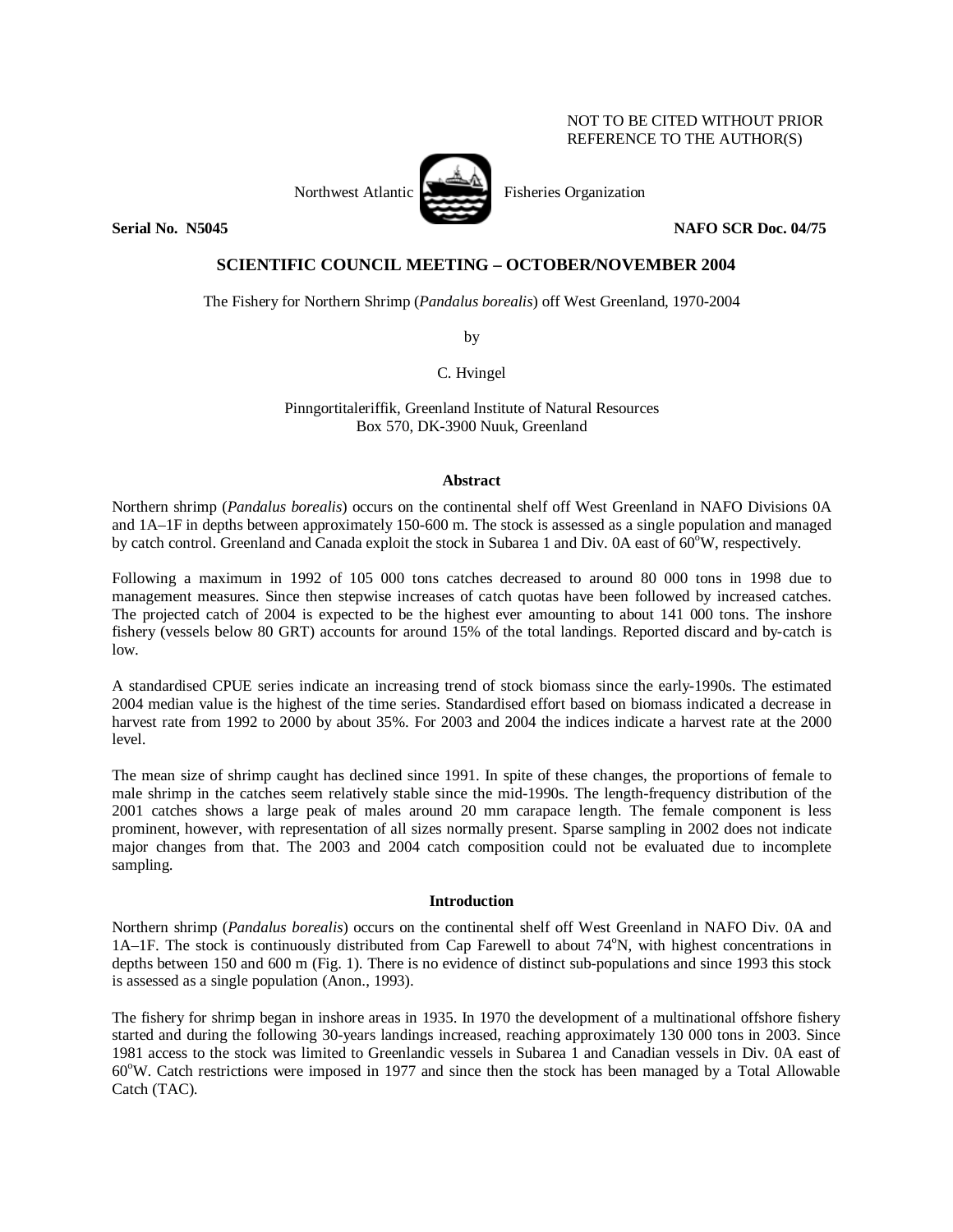Two Greenlandic fleet components exploit the stock in Subarea 1: an offshore fleet, which at present consists of 15 large factory trawlers (500-4000 GRT) and a small vessel fleet composed of about 60 vessels below 80 GRT. The offshore fleet component is restricted to offshore areas and by quotas. With a few exceptions vessels below 80 GRT were unrestricted by areas and quotas until 1997 when catch regulation was introduced also for this fleet component. Since 1986 logbooks have been mandatory for vessels above 50 GRT. Since 1997 logbooks are available for all vessels. An Internal Transferable Quota system (ITQ) was introduced as a management tool in 1991.

The Canadian fleet exploits the stock component in Div. 0A east of 60°W. Seventeen companies are currently licensed to fish in the area but in recent years only 6-7 vessels (2000-4000 GRT) have participated. Catches are restricted by quotas. Vessel logs are available since 1979.

The present paper updates time series of catch, effort, catch composition, standardised CPUE-indices and spatial distribution of the Greenlandic and Canadian trawl fishery for shrimp off West Greenland.

#### **Materials and Methods**

Total catches were estimated from vessel logs and weekly reporting to Greenlandic authorities, corrected for "overpacking" and converted to live weight (Hvingel, 2003). Logbook data were analysed to show the spatial and temporal distribution of the fishery. Unstandardised CPUE was calculated using a factor 1.6 as a multiplier for recorded effort by vessels using twin-trawl. Unstandardised effort was calculated by dividing total catch with mean CPUE. Standardised effort was calculated by dividing total catch by the standardised CPUE-index (see below).

CPUE data from Greenlandic vessels above 50 GRT fishing in Subarea 1 and Canadian vessels fishing in Div. 0A east of 60°W were used in multiplicative models to calculate standardised annual catch rate indices. Four separate indices covering four different fleets were derived (Hvingel *et al.,* 2000). These indices were then combined in a single series representing the total area. Annual CPUE indices for the total area cannot be derived from a single GLM (General Linear Model) run including all fleets as they had no or too little overlap either in time or in space and thus such a model will not be able to estimate the relative fishing power of the individual vessels.

The four indices included the following variables: (1) individual vessel fishing power, (2) seasonal availability of shrimp, (3) spatial availability of shrimp and (4) annual mean CPUE. The calculations were done using the SAS statistical software (Anon., 1988). The main criterion for including an individual vessel in either of the multiplicative models was three years of participation in the fishery covered by the index. Hauls by twin-trawls (two complete trawls towed simultaneously) were excluded from the analysis. The area definition used is based on distinct fishing grounds (Fig. 1). The multiplicative model was represented in logarithmic form either as:

Model 1 
$$
\ln(CPUE_{mjki}) = \ln(u) + \ln(A_m) + \ln(S_j) + \ln(V_k) + \ln(Y_i) + e_{mjki}
$$

or with a MONTH\*AREA interaction (see appendix 1) implying an annual migratory or behavioural pattern:

Model 2 
$$
\ln(CPUE_{mjki}) = \ln(u) + \ln(V_k) + \ln(Y_i) + \ln(A_m * S_j) + e_{mjki}
$$

Where *CPUE<sub>mjki</sub>* is the mean CPUE for vessel k, fishing in area m in month j during year i (k = 1,...,n; m = 1,...,a; j  $= 1,...,s; i = 1,...,y; ln(u)$  is overall mean  $ln(CPUE)$ ;  $\overline{A}_m$  is effect of the m<sup>th</sup> area;  $S_j$  is the effect of the j<sup>th</sup> month;  $V_k$ is the effect of the k<sup>th</sup> vessel;  $Y_i$  is the effect of the i<sup>th</sup> year;  $e_{mjki}$  is the error term assumed to be normally distributed  $N(0,\sigma^2/n)$  where n is the number of observations in the cell. The standardised CPUE indices are the antilog of the year coefficient.

Parameter estimates of the vessel, month and area variable from a first run of the main effects model (model 1) were compared. Levels within each variable were combined in subsequent analyses if the parameter estimates did not differ by more than 5%. This was done to reduce the number of empty cells in the models. For further details on model construction and analyses see Hvingel *et al.* (2000).

The '1BCDEF index' largely covers the NAFO Div. 1B to F (area 1A was not included due to misreporting from that particular area). 40 vessels were included providing data since 1987. These data were grouped into 10 areas (Area 4-13, Fig. 1). Based on the exploratory run of the main effects model (model 1) the vessel effect was collapsed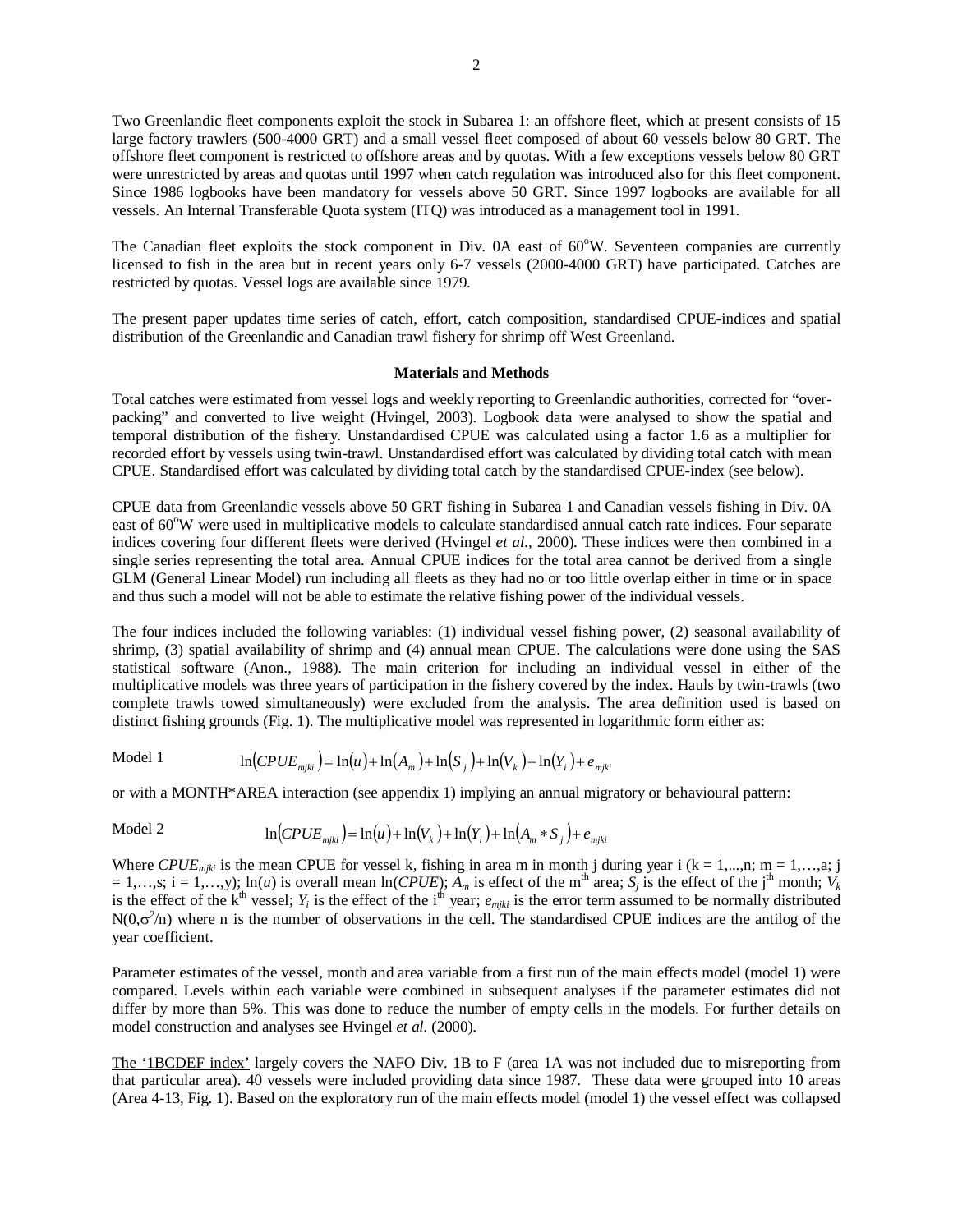into 27 groups consisting of 1-3 vessels with similar fishing power. The month effect was reduced to 10 levels by grouping adjacent months with similar indices of relative shrimp availability. Areas 7 and 8 and area 9 and 10 were grouped.

The 'KGH index': The initial offshore fishery was executed by 7 sister trawlers (722 GRT) all operated by the Kongelige Grønlandske Handel (KGH). This early fishery only covered Div 1A and part of Div. 1B and data from Area 3, 4, 6 and 7 (Fig. 1) for the years 1976-1990 were considered for this index. The analyses for reducing variable levels showed that 6 of the seven vessels could be treated as a group in the subsequent analyses. The month variable could be reduced to 10 levels and area 4, 6 and 7 combined.

Data for the '0A index' is available since 1981. The fishery in Div. 0A takes place in a very limited area (Fig. 1) thus no areal segregation was required for the 0A-index. Although the fishery takes place in June-December, the analysis was confined to July-November because effort was sparse in June and December, especially in recent years. Effort in 1997 was low and an unknown proportion was due to twin trawling thus 1997 was not included. The 29 levels of the vessel variable were reduced to 10 consisting of 1-7 individual vessels of similar fishing power. The months August-November were grouped into one level before subsequent analyses.

The 'small vessel index' is based on vessels below 80 GRT, which have exclusive rights for fishing in "inshore" areas. This fishery is almost exclusively confined to areas around Disko Island in Div. 1A and 1B. The areas included were those shown as areas 1, 2 and 3 in Fig. 1. Comprehensive data are available since 1988 and 27 vessels were used in the model. The fishery occurs from March/April to December. The vessel variable was reduced to 9 levels consisting of groupings of 1-5 vessels due to similarity of estimated fishing power. The month variable was reduced from 9 to 5 levels.

One unified time series of standardised CPUE, covering 1976-2002, was derived by aggregating the four available indices. A Monte Carlo Markov Chain (MCMC) sampling process was used to construct distributions of likelihoods of possible values of this combined index. This was done within the programming framework WinBUGS v.1.4, (www.mrc-bsu.cam.ac.uk/bugs). The individual CPUE series for the p<sup>th</sup> fleet,  $\mu_{pi}$ , was assumed to reflect an overall biomass series,  $Y_i$ , and a constant fleet coefficient,  $v_p$ , so that:

$$
\mu_{pi} = v_p Y_i exp(e_{pi}).
$$

The error,  $e_{pi}$ , were considered to be distributed with mean zero and variance  $\sigma_{pi}^2$ . I assumed that  $e_{pi}$ , had variances inversely proportional to the area of fishing ground, *ap*, covered by fleet *p*. The factor, *ap*, was taken to be the area of sea bottom between 150-600 m. Hence,  $\sigma_{pi}^2$  was calculated by:

$$
\sigma_{pi}^2 = \frac{cv_{pi}^2}{a_p}
$$

Where  $cv_{pi}$  is the annual fleet specific coefficient of variation as calculated in the GLM run. The area weighting factor,  $a_p$ , for the 1BCD, KGH, 0A and Small vessel indices was estimated to 0.46, 0.36, 0.05 and 0.13, respectively.

Annual size compositions of shrimp catches were obtained from samples taken before processing by fisheries observers onboard offshore vessels. Onboard the vessel or later in the laboratory samples were sorted by sexual characteristics (McCrary, 1971) and measured to the nearest 0.1 mm (Greenland) and 0.5 mm (Canada) carapace length. The data were pooled in 0.5 mm length groups and adjusted by the weight of the catch to the number caught in the set. Numbers from all sets for the month were totalled and adjusted by weight to the monthly catch by NAFO Division. The numbers from all months and areas were totalled and adjusted by weight to the total or projected catch of the year.

#### **Results and Discussion**

#### Spatial and seasonal distribution

The fishery has been conducted on the continental shelf of Greenland between 59 and 74°N, mainly between 150 and 600 m depth (Fig. 1). However, during the period of logbook recordings (since 1975) a substantial change in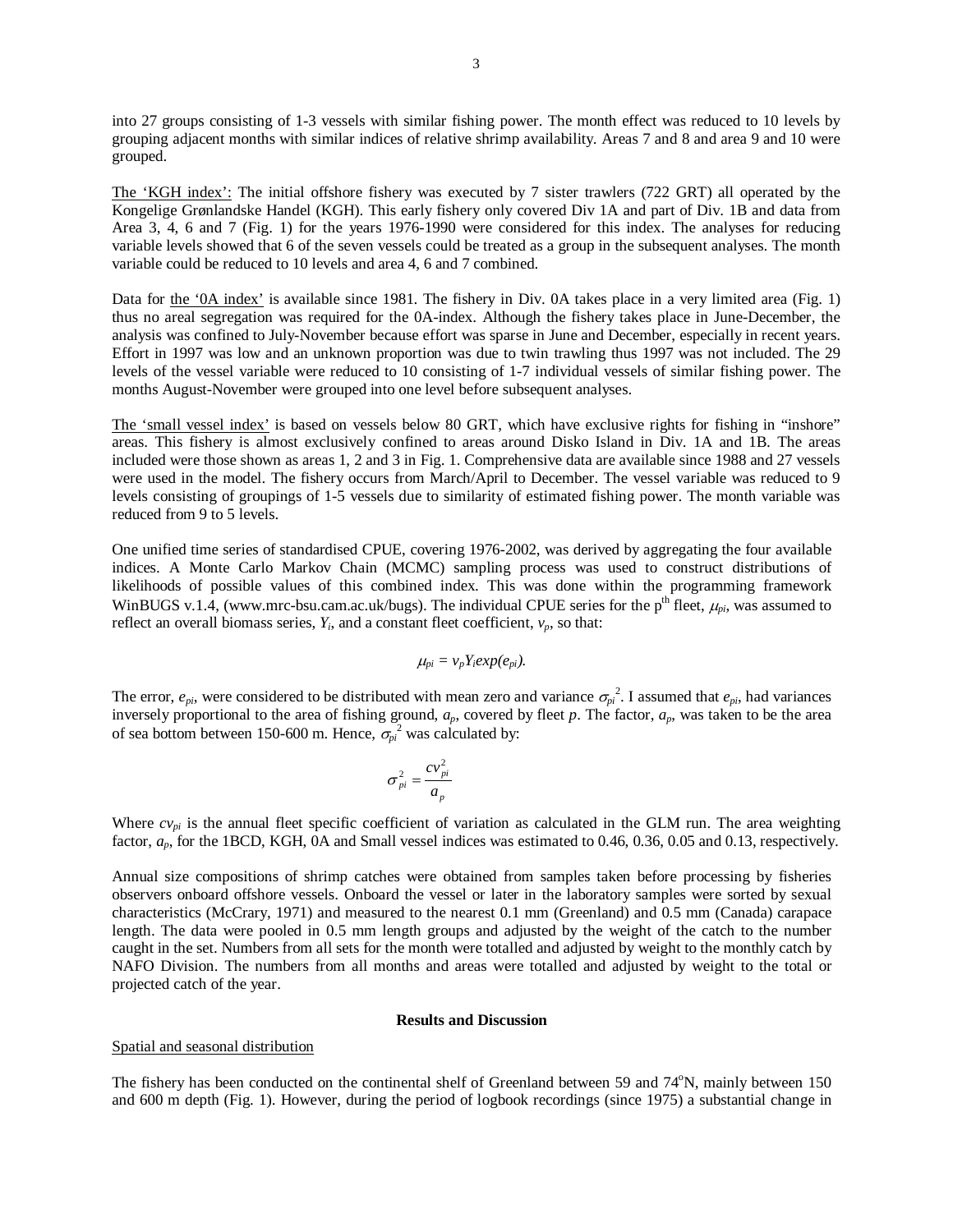the relative importance of the different areas is indicated. Since the mid-1970s until the early-1980s the vast majority of the annual fishing effort were allocated to Div. 1A and 1B. Div. 1C and 0A received some attention but almost no effort was spent in Div. 1D, 1E and 1F (Table 1). Since then the fishery has gradually expanded southward to include also these three southern-most Divisions in Subarea 1. Incomplete logbook coverage of the small vessel component causes underestimation of the fishery in Div. 1A and 1F until 1997. Alternating quota restrictions in offshore areas of Div. 1A may also have biased data for this area.

The southward expansion/displacement of the offshore fishery 1987-1998 is summarised by a decreasing mean latitude of effort allocation as shown in Fig. 2. Indications of biomass distribution from the German groundfish survey (Rätz, 1997) and the Greenlandic trawl survey (Carlsson and Kanneworff, 1997) may suggest that the fishery was tracking a southward shift in shrimp biomass. However, development of improved trawling gear for accessing the more difficult trawling grounds in the southern areas may also have been an important factor. Since then the distributional pattern of the fishery has stabilised. The preliminary data for 2004 do not suggest any significant changes in the distribution of the fishery in Subarea 1 and Div. 0A as compared to that of year 2003 (Fig. 3).

The fishery takes place in all months (Table 2). In general the monthly amount of shrimp caught tracks a dome shaped curve over the year with a maximum in midsummer (June-July). In some years (1991-1994) a second maximum occur in October. In Div. 0A the fishery usually begins in late June - early July and continues into late November. However, most of the catch and effort occurs in August-October.

# Catch

Catches of shrimp taken in the Greenland Exclusive Economic Zone (EEZ) have until 2003 been reported without accounting for "over-packing" – the quantum of surplus weight in a certain packaging (e.g. in 5 kg cartons) – or the difference between the product weight and live weight. January 1st 2004 this practice was changed by the enforcement of new legislation to ensure that total removals by fishing are reported in units of live weight. The catch data previous to this date has been revised to account also for unreported catch (Hvingel, 2003).

In conjunction with the development of the offshore shrimp fishery total annual catch has increased from about 10000 tons in the early-1970s to more than 105 000 tons in 1992 (Fig. 4A, Table 3). Government restrictions to reduce effort and fishing opportunities elsewhere for the Canadian fleet then made catches decrease to about 80000 tons in 1998. Since then increased annual quotas (Table 3) has been accompanied by increased catches. The projected catch of 2004 is expected to be about 141 000 tons (projected from Oct. to the end of the year).

Since the beginning of the 1970s catches in the inshore areas have been fluctuating between 8 000 and 23 000 tons (Table 3). Limited access for vessels above 80 GRT was the only management related restraint on inshore catch levels until 1997 when ITQ's were enforced also for the small vessel fleet. Subsequently catches decreased substantially while a major reorganisation of the fleet took place. During most of the nineties the inshore fishery had accounted for 19-24% of the total catches, but in 1998 only 13% (10 500 tons) were taken inshore. By 1999 catches were back up around 20 000 tons. However, while the catches of the offshore fishery kept increasing the catches of inshore fishery has remained stable. Thus for the recent three years the inshore fleets' share of total catches has declined to 15%.

The Canadian catches in Div. 0A east of 60°W have fluctuated between 1 700 and 5 400 tons during 1979-1983 after which they increased from 2 100 tons in 1984 to the highest recorded level of around 6-7 000 tons in the late-1980s–early-1990s (Table 3). Catches thereafter declined to around 1 000 tons in 1998 coincident with the increased fishing opportunities off Labrador. During the mid-1990s–early-2000s catches in Div. 0A have accounted for less than 4% of the total catches off West Greenland. The 2004 catches are expected to be about 6 000 tons i.e. 4% of total catches.

#### By-catch and discard

The reported discard of shrimp has remained less than 1% (weight) of total catch throughout the period 1975-2004 (Table 4). The discard of fish has shown a slightly increasing trend from about 1 to 3% of total catch in the years 1987-1998. The introduction of observers on all offshore vessels in 1991 has most likely contributed to this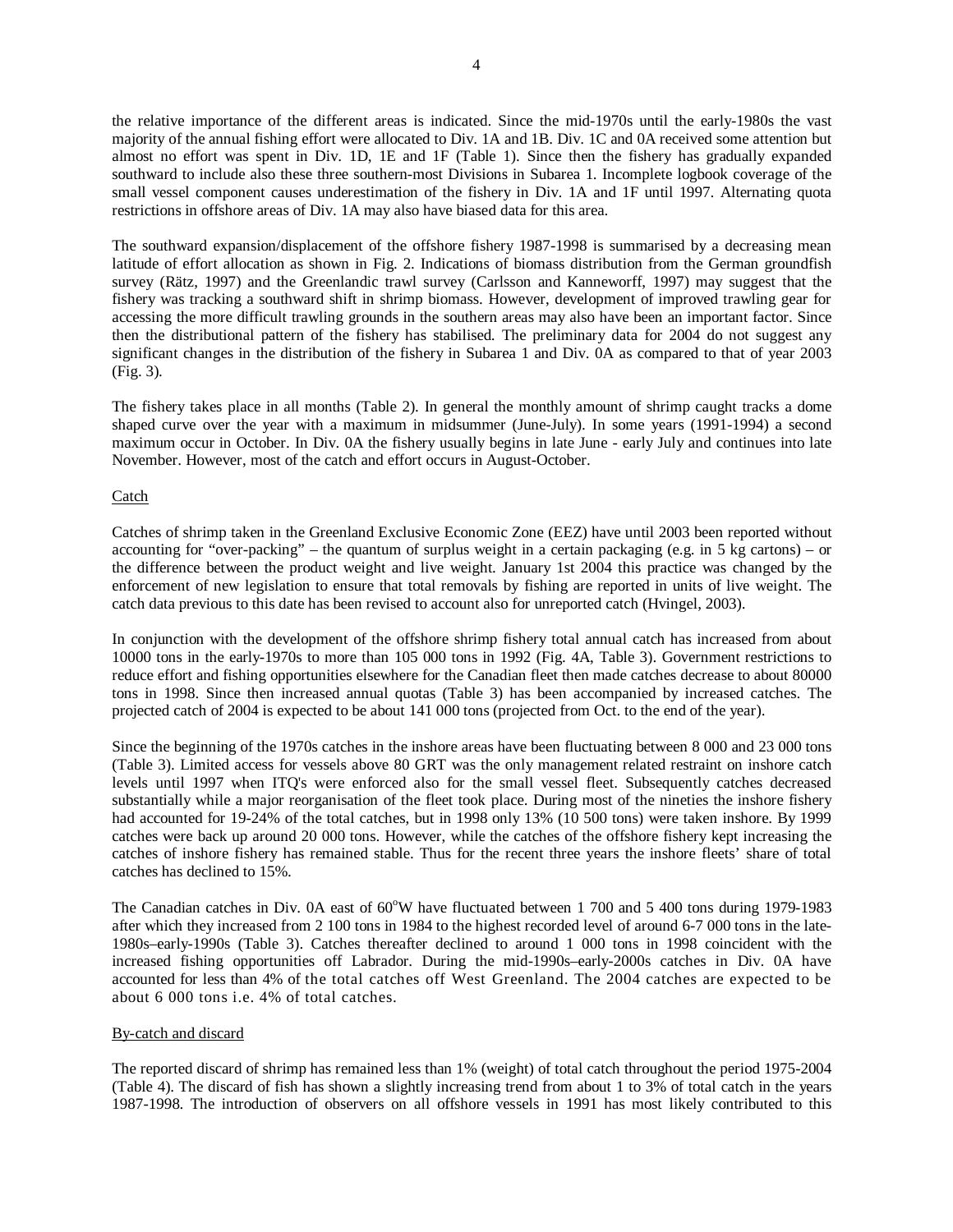development by the increasing incentive to report discard. An improved market for smaller shrimp may have offset the corresponding effect of observers on the reported discard of shrimp. In the most recent years registered annual discard of fish have been around 1% of total catch. Sorting grids with 22mm grid space are mandatory for stern trawlers.

From 1995 to 2003 vessels have reported annual catches of *P. montagui* in the range of about 100 to 1 000 tons (Table 4). Landings of *P. montagui* are allowed to include up to 70% *P. borealis*. As *P. montagui* can be landed outside the quota it has therefore been possible to "hide" catches of *P. borealis* within these landings. Hence, it is difficult to use the emergence and disappearance of *P. montagui* in the catches to infer changes in targeting strategy of the fishery or as an indication of increased availability of this species. However there have been indications of increased biomass of *P. montagui* during the mid-1990s (Kanneworff, 2003).

# Effort

Since 1975, when the offshore fishery was well established, until 1984 annual unstandardised effort showed a slightly increasing trend from about 75 000 hr's to about 93 000 hr's (Fig. 4B). In the subsequent years a considerable enlargement of the offshore fleet took place and effort went up by almost a factor three reaching 250 000 hr's in 1991-1992. Hereafter unstandardised effort has decreased as a result of management measures, reduced activity in Div. 0A (Table 1) and a general increased fishing efficiency of the participating vessels. The increase in the overall unstandardised effort and in particular effort in Div. 1A from 1996 to 1997 (Table 1) is caused by the addition of logbooks from vessels below 50 tons to the database (introduction of new logbook system). In 2003 about 126 000 trawling hr's were registered and preliminary data suggest that the year 2003 figure will be at the same level.

The course of the standardised effort time series agrees trend wise with the unstandardised (Fig. 4B). Since 1992, when it reached its highest value, standardised effort has shown a continuous decrease until 2000 by about 35%. effort then increased marginally from 2000 to 2002. For 2003 and 2004 the indices is down again indicating a harvest rate at the 2000 level.

### Catch-per-unit-effort

The unified standardised CPUE index is an aggregate of four individual indices (Table 5) derived by GLM (Appendix 1-4). All fleets included in the analysis mainly exploit shrimp greater than 16 mm cpl. The CPUE indices are therefore indicative of the older male and the female stock combined.

The overall combined index (Fig. 4C, Table 5) fluctuated without trend by a factor of 2 between 1976 and 1987. It then dropped precipitously to the lowest level of the time series in 1990-91. Since 1990 the index has shown an increasing trend. The revised 2003 median index value, using the complete set of data for the year, was slightly lower than the value reported in Hvingel (2003) based on partial data for the year. The estimated median value for 2004 is up by 18% compared to the 2003-median value and is the highest of the time series.

The standardisation method used accounts for the increase in efficiency from renewal of the fleet but does not account for the technological improvements, which result from upgrading of older vessels. However, the YEAR\*VESSEL term had low importance in the individual models which suggested that this term could be ignored and the YEAR-effect therefore interpreted as a biomass indicator. Still, the standardised CPUE time series is expected to give a slightly optimistic view of the stock development (for further discussion of the CPUE index as a stock indicator, see Hvingel *et al.*, 2000).

#### Catch composition.

The mean shrimp size caught has declined during the 1990's. In Subarea 1 it declined by 3 mm cpl. from 1991 to 1999 corresponding to a mean individual weight reduction of about 30% (Fig. 5). Mean shrimp size caught in the Canadian fishery in Div. 0A showed a similar declining trend since 1981 (Fig. 5). In spite of these changes, the proportions of female to male shrimp in the catches seem relatively stable since the mid-1990s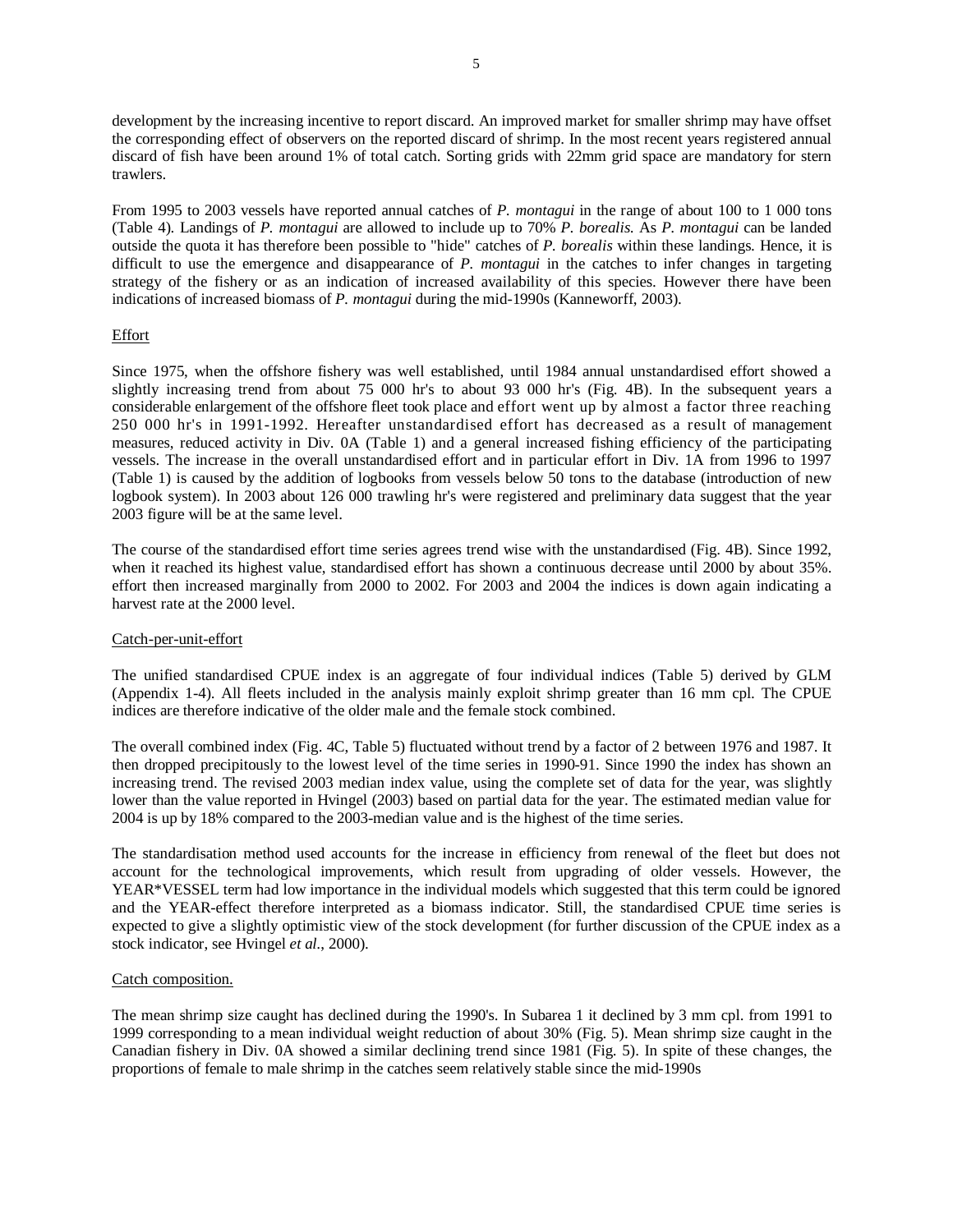The reduced size may be partly due to better market prices for small shrimp along with a thorough restructuring of the Greenlandic offshore fleet during this time period, leaving most vessels with enough quota to make 'highgrading' less profitable. However, the decline of shrimp size in the catches was temporarily reversed in year 2000 by the presence of a relative high proportion of female shrimp (table 6). The length frequency distribution of year 2000 shows a large peak of female shrimp at around 25 mm cpl. (Fig. 6).

The data of 2001 does not indicate an equally good catch quality. The length frequency distribution shows a dominant peak of male shrimp at around 20 mm cpl. (Fig. 6). The female component is less prominent, however, with representation of all sizes normally present in the catches.

For 2002 only three samples were available and therefore numbers on annual catch composition derived from these samples should be viewed with reservation. However, no major changes from the previous year were indicated. The 2003 and 2004 catch composition was not evaluated due to sparse sampling.

#### **Acknowledgement**

I want to thank Dave C. Orr and Pat J. Veitch from the Dept. of Fisheries and Oceans (Science Branch, P. O. Box 5667, St. John's, Newfoundland, Canada A1C 5X1) for kindly providing data on the Div. 0A fishery.

# **References**

ANON. 1988. SAS/STAT User's Guide, Release 6.03 Edition. Cary, NC: SAS Institute Inc., 1988. 1028.

- ANON. 1991. Scientific Council Reports 1991. NAFO, Dartmouth, Canada, 1991. 166 p.
- ANON. 1993. Scientific Council Reports 1993. NAFO, Dartmouth, Canada 1993. 227 p.
- CARLSSON, D. M., and P. KANNEWORFF. 1997. Offshore stratified-random trawl survey for shrimp (*Pandalus borealis*) in NAFO Subarea 0+1, in 1997. *NAFO SCR Doc.*, No. 101, Serial No. N2958.
- KANNEWORFF, P. 2003. Occurrence of (*Pandalus montagui*) in trawl survey samples from NAFO Subarea 0+1. *NAFO SCR Doc.,* No. 70, Serial *No.* N4909*.*
- HVINGEL, C. 2003. The Fishery for Northern Shrimp *(Pandalus borealis*) off West Greenland, 1970-2003. *NAFO SCR Doc.,* No. 75 Serial No. 4914.
- HVINGEL, C. 2003. Correction of reported past catches of Northern shrimp within the Greenland EEZ to conform to a revision of reporting practices. *NAFO SCR Doc.,* No. 74 Serial No.4913.
- HVINGEL, C., H. LASSEN, and D. G. PARSONS. 2000. A biomass index for northern shrimp (*Pandalus borealis*) in Davis Strait based on multiplicative modelling of commercial catch-per-unit-effort data (1976- 1997). *J. Northw. Atl. Fish. Sci.*, **26**: 25–31.
- MCCRARY, J. A. 1971. Sternal spines as a characteristic for differentiating between females of some Pandalidae. *J. Fish. Res. Board Can.,* **28**: 98-100.
- RÄTZ, H.-J. 1997. Biomass Indices and Geographical Distribution Patterns of Survey Catches for Shrimp (*Pandalus borealis*) off West and East Greenland, 1982-96. *NAFO SCR Doc.,* No. 96, Serial No. N2953.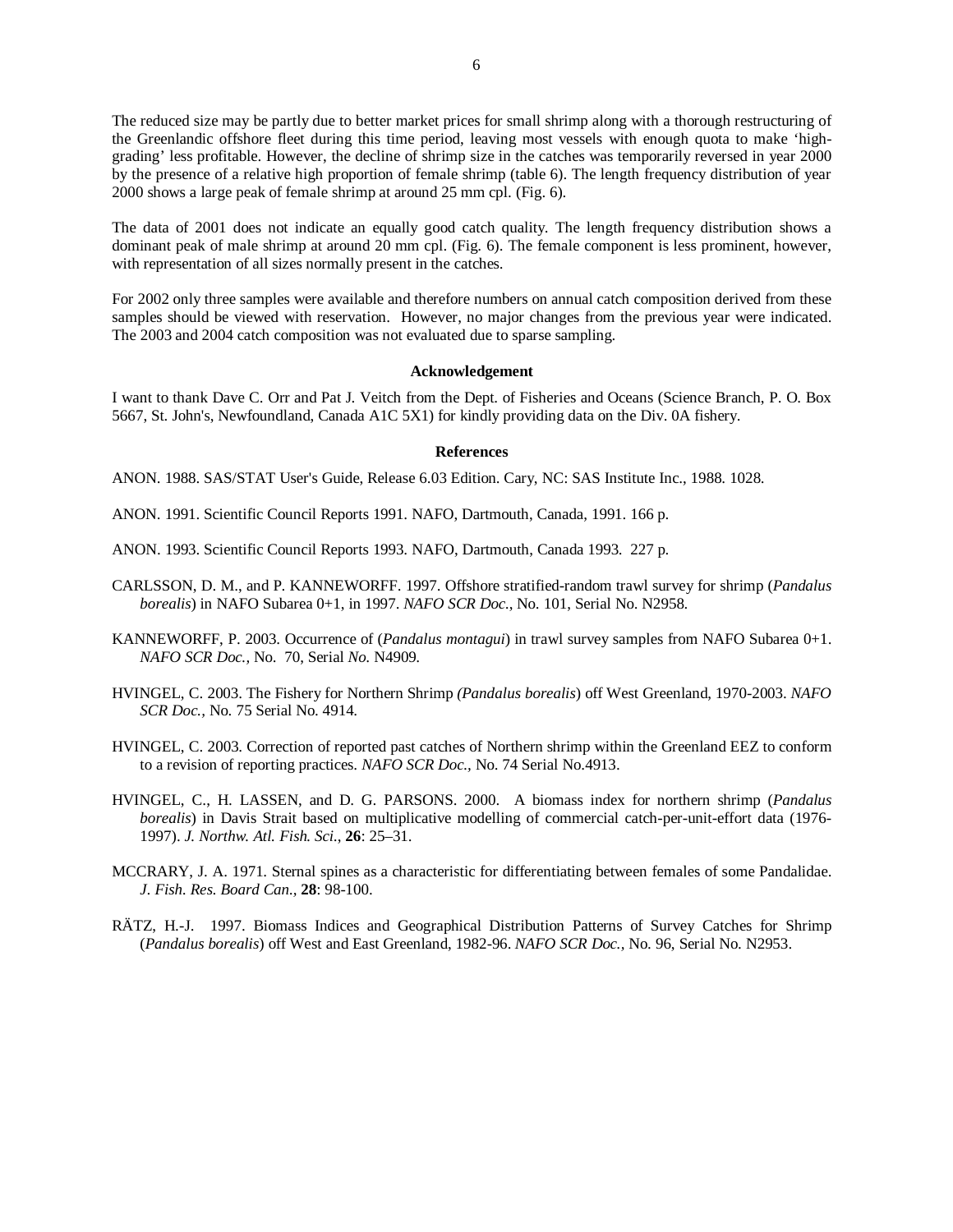| Year     | Catch ('000 tons) |      |      |                | Effort ('000 hr's) |     |                  |                          |         | CPUE (kg/hr) |                   |                |      |      |                          |     |      |               |         |      |      |
|----------|-------------------|------|------|----------------|--------------------|-----|------------------|--------------------------|---------|--------------|-------------------|----------------|------|------|--------------------------|-----|------|---------------|---------|------|------|
| year     | 0A                | 1A   | 1B   | 1 <sup>C</sup> | 1 <sub>D</sub>     | 1E  | 1F               | 0A                       | 1A      | 1B           | 1C                | 1 <sub>D</sub> | 1E   | 1F   | 0A                       | 1A  | 1B   | 1C            | 1D      | 1E   | 1F   |
| 1975     | 0.0               | 0.0  | 44.6 | 2.0            | 0.0                | 0.0 | 0.0              | $\overline{\phantom{a}}$ | 0.0     | 70.5         | 3.6               | 0.0            | 0.0  | 0.0  |                          |     | 632  | 551           |         |      |      |
| 1976     | 0.4               | 0.0  | 54.7 | 6.3            | 0.0                | 0.0 | 0.0              | $\overline{\phantom{a}}$ | 0.1     | 70.1         | 8.0               | 0.1            | 0.8  | 1.1  | $ -$                     |     | 780  | 785 -         |         |      | 40   |
| 1977     | 0.5               | 0.2  | 47.8 | 3.1            | 0.1                | 0.0 | 0.0              | $\overline{\phantom{a}}$ | 0.5     | 67.8         | 4.4               | 0.5            | 0.0  | 0.0  | $\overline{\phantom{a}}$ | 357 | 705  | 691           | 253     |      |      |
| 1978     | 0.1               | 0.5  | 40.9 | 0.5            | 0.2                | 0.0 | 0.0              |                          | 1.4     | 80.7         | 1.3               | 0.8            | 0.0  | 0.0  |                          | 382 | 507  | 416           | 259     |      |      |
| 1979     | 1.7               | 4.8  | 35.7 | 0.5            | 0.0                | 0.0 | 0.0              | 7.3                      | 6.7     | 64.1         | 1.5               | 0.1            | 0.0  | 0.0  | 236                      | 719 | 557  | 348           | 112     |      |      |
| 1980     | 2.7               | 14.6 | 35.0 | 3.3            | 0.3                | 0.0 | 0.0              | 7.6                      | 21.2    | 53.3         | 4.9               | 0.5            | 0.0  | 0.0  | 358                      | 690 | 655  | 668           | 596 -   |      |      |
| 1981     | 5.3               | 5.7  | 37.5 | 5.3            | 0.0                | 0.0 | 0.0 <sub>l</sub> | 17.7                     | 11.2    | 66.4         | 10.4              | 0.1            | 0.0  | 0.0  | 299                      | 511 | 564  | 510           | 409     |      |      |
| 1982     | 2.1               | 0.8  | 43.2 | 8.2            | 0.0                | 0.0 | 0.0              | 6.2                      | 1.7     | 65.7         | 13.5              | 0.1            | 0.0  | 0.0  | 335                      | 472 | 657  | 604           | 388     |      |      |
| 1983     | 5.4               | 0.5  | 40.5 | 9.4            | 0.5                | 0.0 | 0.0              | 19.1                     | 0.9     | 69.5         | 17.8              | 0.9            | 0.0  | 0.0  | 284                      | 559 | 582  | 528           | 531 -   |      | 614  |
| 1984     | 2.1               | 1.2  | 30.4 | 17.0           | 2.1                | 0.0 | 0.0              | 7.7                      | 2.7     | 51.1         | 28.4              | 2.7            | 0.0  | 0.1  | 280                      | 431 | 595  | 598           | 785 -   |      | 47   |
| 1985     | 3.1               | 8.2  | 35.3 | 14.9           | 4.7                | 0.0 | 0.0              | 9.9                      | 29.0    | 64.8         | 25.4              | 8.8            | 0.0  | 0.0  | 309                      | 282 | 545  | 586           | 541     |      |      |
| 1986     | 3.0               | 26.6 | 32.1 | 9.1            | 6.1                | 0.0 | 0.0              | 6.7                      | 54.8    | 54.1         | 13.9              | 9.8            | 0.1  | 0.1  | 445                      | 485 | 593  | 655           | 624     | 273  |      |
| 1987     | 6.1               | 19.7 | 43.7 | 7.3            | 1.1                | 0.0 | 0.0              | 12.4                     | 55.2    | 67.1         | 10.5              | 3.4            | 0.0  | 0.0  | 491                      | 357 | 651  | 695           | $343 -$ |      |      |
| 1988     | 5.9               | 12.6 | 47.4 | 7.1            | 0.5                | 0.0 | 0.1              | 12.6                     | 41.6    | 92.3         | 14.1              | 1.8            | 0.0  | 1.0  | 468                      | 302 | 514  | 502           | $282 -$ |      | 153  |
| 1989     | 7.2               | 16.6 | 34.0 | 12.8           | 9.5                | 0.0 | 0.5              | 18.5                     | 48.4    | 77.9         | 29.7              | 16.6           | 0.0  | 4.3  | 391                      | 344 | 437  | 431           | $572 -$ |      | 111  |
| 1990     | 6.2               | 12.3 | 30.2 | 22.6           | 12.2               | 0.0 | 0.5              | 15.2                     | 42.7    | 78.1         | 54.3              | 29.1           | 0.0  | 2.8  | 405                      | 288 | 387  | 417           | $419 -$ |      | 165  |
| 1991     | 6.8               | 12.7 | 33.0 | 18.8           | 19.4               | 0.6 | 0.2              | 20.5                     | 37.2    | 90.3         | 51.9              | 47.6           | 0.7  | 1.3  | 330                      | 341 | 365  | 362           | 408     | 824  | 191  |
| 1992     | 7.5               | 16.4 | 32.9 | 20.0           | 23.2               | 4.9 | 0.6              | 17.6                     | 49.5    | 76.3         | 48.1              | 51.1           | 7.5  | 1.3  | 425                      | 330 | 431  | 415           | 455     | 661  | 498  |
| 1993     | 5.5               | 7.6  | 36.2 | 15.8           | 18.1               | 4.5 | 3.2              | 13.6                     | 23.0    | 82.0         | 41.3              | 44.3           | 8.0  | 7.6  | 404                      | 331 | 442  | 383           | 410     | 559  | 425  |
| 1994     | 4.8               | 7.3  | 33.6 | 15.9           | 19.9               | 7.0 | 4.2              | 16.3                     | 23.4    | 84.0         | 40.9              | 42.7           | 9.6  | 9.3  | 292                      | 313 | 401  | 390           | 467     | 736  | 450  |
| 1995     | 2.4               | 7.0  | 27.2 | 15.4           | 22.0               | 8.5 | 4.9              | 7.2                      | 21.1    | 69.2         | 33.6              | 40.7           | 12.0 | 7.9  | 329                      | 331 | 393  | 459           | 540     | 706  | 625  |
| 1996     | 2.6               | 5.4  | 22.4 | 16.8           | 23.3               | 8.2 | 5.3              | 8.7                      | 18.6    | 51.2         | 34.7              | 39.0           | 11.5 | 9.2  | 303                      | 293 | 439  | 484           | 596     | 711  | 579  |
| 1997     | 0.5               | 7.4  | 20.2 | 11.4           | 22.5               | 8.4 | 7.7              | 1.2                      | 44.3    | 53.6         | 23.9              | 39.1           | 11.5 | 12.7 | 443                      | 167 | 377  | 478           | 575     | 732  | 605  |
| 1998     | 0.9               | 4.5  | 22.6 | 13.5           | 21.1               | 8.7 | 9.0              | 3.1                      | 20.1    | 48.8         | 25.4              | 34.2           | 10.6 | 13.5 | 300                      | 226 | 463  | 532           | 618     | 817  | 671  |
| 1999     | 2.0               | 9.1  | 28.3 | 14.6           | - 19.0             | 8.3 | 10.8             | 4.0                      | 34.4    | 58.3         | 22.5              | 27.0           | 9.2  | 12.9 | 507                      | 263 | 485  | 650           | 704     | 902  | 839  |
| 2000     | 1.8               | 14.8 | 28.7 | 14.8           | 18.8               | 6.9 | 11.3             | 2.4                      | 36.3    | 50.8         | $\overline{20.1}$ | 25.9           | 7.6  | 14.0 | 743                      | 409 | 565  | 737           | 727     | 909  | 810  |
| 2001*    | 3.6               | 14.5 | 27.3 | 17.1           | 20.8               | 8.0 | 11.6             | 4.2                      | 41.2    | 48.9         | 21.1              | 27.3           | 7.7  | 11.8 | 855                      | 351 | 558  | 810           | 760     | 1029 | 980  |
| 2002*    | 3.3               | 15.4 | 43.3 | 26.5           | 25.0               | 8.5 | 10.3             | 4.0                      | 42.1    | 58.3         | 27.5              | 28.1           | 7.0  | 10.4 | 831                      | 366 | 743  | 963           | 888     | 1216 | 989  |
| $2003*$  | 2.6               | 14.2 | 42.7 | 24.9           | 23.2               | 8.1 | 10.9             | 0.6                      | 33.1    | 41.8         | 17.2              | 17.5           | 5.3  | 10.2 | 4669                     | 427 | 1021 | 1447          | 1327    | 1510 | 1061 |
| $2004**$ |                   | 12.7 | 45.9 | 33.1           | 27.4               | 6.9 | 9.1              |                          | $-32.7$ | 47.2         | 18.5              | 15.2           | 3.4  | 10.2 |                          | 387 |      | 972 1789 1799 |         | 2048 | 894  |

**Table 1.** Annual catch, effort and CPUE of the shrimp fishery in Subarea 1 and Div. 0A by NAFO Divisions. Data was derived from vessel logs and weighted up to total catch of the year.

 \*Preliminary. \*\*Projected.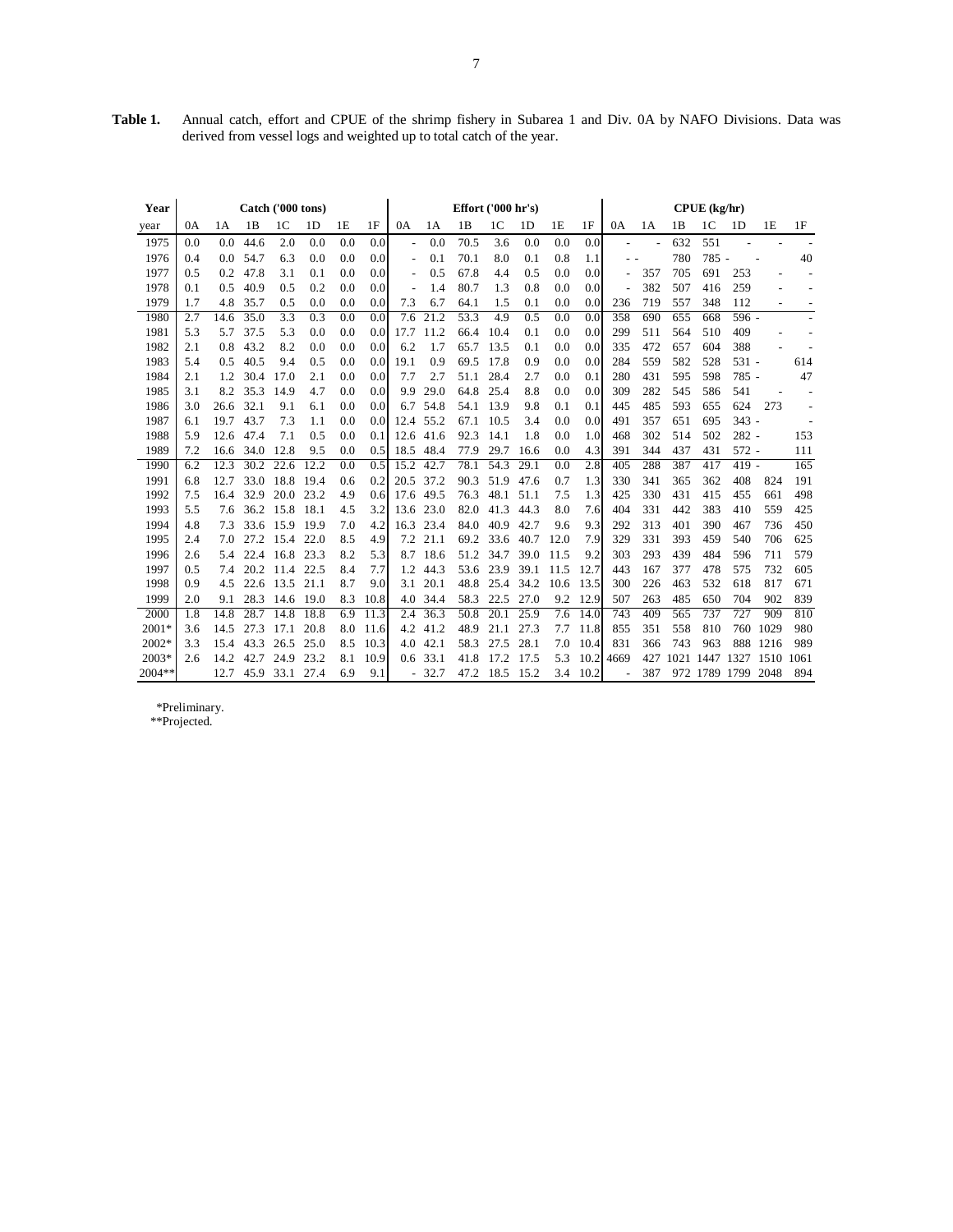| Year   | Jan  | Feb  | Mar            | Apr          | May   | Jun   | Jul   | Aug   | ${\bf Sep}$ | Oct   | <b>Nov</b>   | Dec  |
|--------|------|------|----------------|--------------|-------|-------|-------|-------|-------------|-------|--------------|------|
| 1976   | 5793 | 740  | $\mathbf{0}$   | $\mathbf{0}$ | 131   | 10846 | 10454 | 11543 | 11238       | 8232  | 1960         | 87   |
| 1977   | 3063 | 3145 | 2232           | 2783         | 3723  | 5558  | 5955  | 4979  | 4139        | 6317  | 5666         | 3597 |
| 1978   | 975  | 369  | 156            | 778          | 5823  | 6617  | 6126  | 6331  | 4455        | 3563  | 3522         | 3481 |
| 1979   | 2429 | 542  | 5244           | 6444         | 6184  | 5250  | 4298  | 3905  | 2349        | 1566  | 3005         | 1619 |
| 1980   | 4650 | 4597 | 4873           | 5892         | 6384  | 6887  | 7926  | 5224  | 5493        | 2507  | $\mathbf{0}$ | 1459 |
| 1981   | 3563 | 3553 | 2965           | 4280         | 7156  | 5109  | 6780  | 6220  | 4563        | 3655  | 3783         | 2200 |
| 1982   | 3422 | 708  | $\overline{0}$ | 2443         | 8342  | 7736  | 6966  | 7659  | 4629        | 6731  | 4488         | 1170 |
| 1983   | 36   | 247  | 575            | 2031         | 7657  | 7810  | 8850  | 7216  | 5993        | 6943  | 5503         | 3355 |
| 1984   | 43   | 494  | 4425           | 7258         | 7824  | 8476  | 8275  | 3954  | 2124        | 4223  | 4295         | 1414 |
| 1985   | 2138 | 3562 | 5437           | 3467         | 5392  | 7610  | 7600  | 6439  | 6540        | 9396  | 6168         | 2462 |
| 1986   | 3375 | 3188 | 3591           | 5372         | 4739  | 9352  | 8916  | 7251  | 8778        | 14264 | 5096         | 2947 |
| 1987   | 2888 | 1704 | 4815           | 6253         | 7721  | 8201  | 10395 | 8938  | 8489        | 10581 | 4993         | 2952 |
| 1988   | 2354 | 2959 | 3644           | 7504         | 7528  | 7735  | 8969  | 8845  | 8662        | 7205  | 5462         | 2749 |
| 1989   | 2560 | 3087 | 4426           | 7889         | 6590  | 10494 | 13319 | 10159 | 7024        | 7480  | 4352         | 3291 |
| 1990   | 4130 | 4321 | 4993           | 8475         | 8956  | 8854  | 8777  | 8361  | 7555        | 6871  | 8098         | 4577 |
| 1991   | 4021 | 3599 | 4073           | 3851         | 6444  | 9455  | 11605 | 10152 | 8531        | 10268 | 11127        | 8361 |
| 1992   | 4643 | 3453 | 6057           | 6747         | 8491  | 11234 | 11820 | 11037 | 11308       | 13255 | 10208        | 7233 |
| 1993   | 2640 | 3164 | 4357           | 5950         | 7671  | 7990  | 8651  | 9633  | 10292       | 12596 | 11089        | 6980 |
| 1994   | 4321 | 3905 | 6567           | 8553         | 7342  | 7165  | 9606  | 9345  | 10830       | 11749 | 7857         | 5565 |
| 1995   | 3869 | 5293 | 7721           | 10228        | 8177  | 7806  | 8771  | 9265  | 8194        | 7948  | 6113         | 4002 |
| 1996   | 4060 | 6460 | 7948           | 9217         | 8944  | 8864  | 8889  | 9265  | 8367        | 6048  | 3327         | 2706 |
| 1997   | 3657 | 6035 | 6086           | 6514         | 7714  | 8237  | 9576  | 8117  | 7740        | 7325  | 5065         | 2061 |
| 1998   | 8626 | 6420 | 5896           | 9980         | 10438 | 10505 | 10306 | 5014  | 5356        | 3547  | 2649         | 1758 |
| 1999   | 5025 | 5643 | 7375           | 8133         | 9369  | 8564  | 11077 | 8744  | 8366        | 8198  | 6620         | 5078 |
| 2000   | 4396 | 6464 | 7418           | 9028         | 9643  | 11314 | 11601 | 8581  | 7838        | 6854  | 8295         | 5774 |
| 2001*  | 4281 | 5463 | 6239           | 5754         | 8611  | 11178 | 13486 | 11926 | 9280        | 10714 | 8152         | 7697 |
| 2002*  | 8814 | 5967 | 7983           | 11474        | 12310 | 11962 | 16464 | 13910 | 10166       | 11454 | 12332        | 9372 |
| 2003*  | 7025 | 6551 | 8704           | 9709         | 10428 | 9113  | 7714  | 7785  | 9794        | 8700  | 8645         | 6457 |
| 2004** | 8020 | 8559 | 8748           | 12248        | 14002 | 12091 | 8397  | 1305  |             |       |              |      |

**Table 2.** Shrimp catch in SA 1 by month 1987-2003, summed from vessel logs and weighted up to total catch.

\*Preliminary.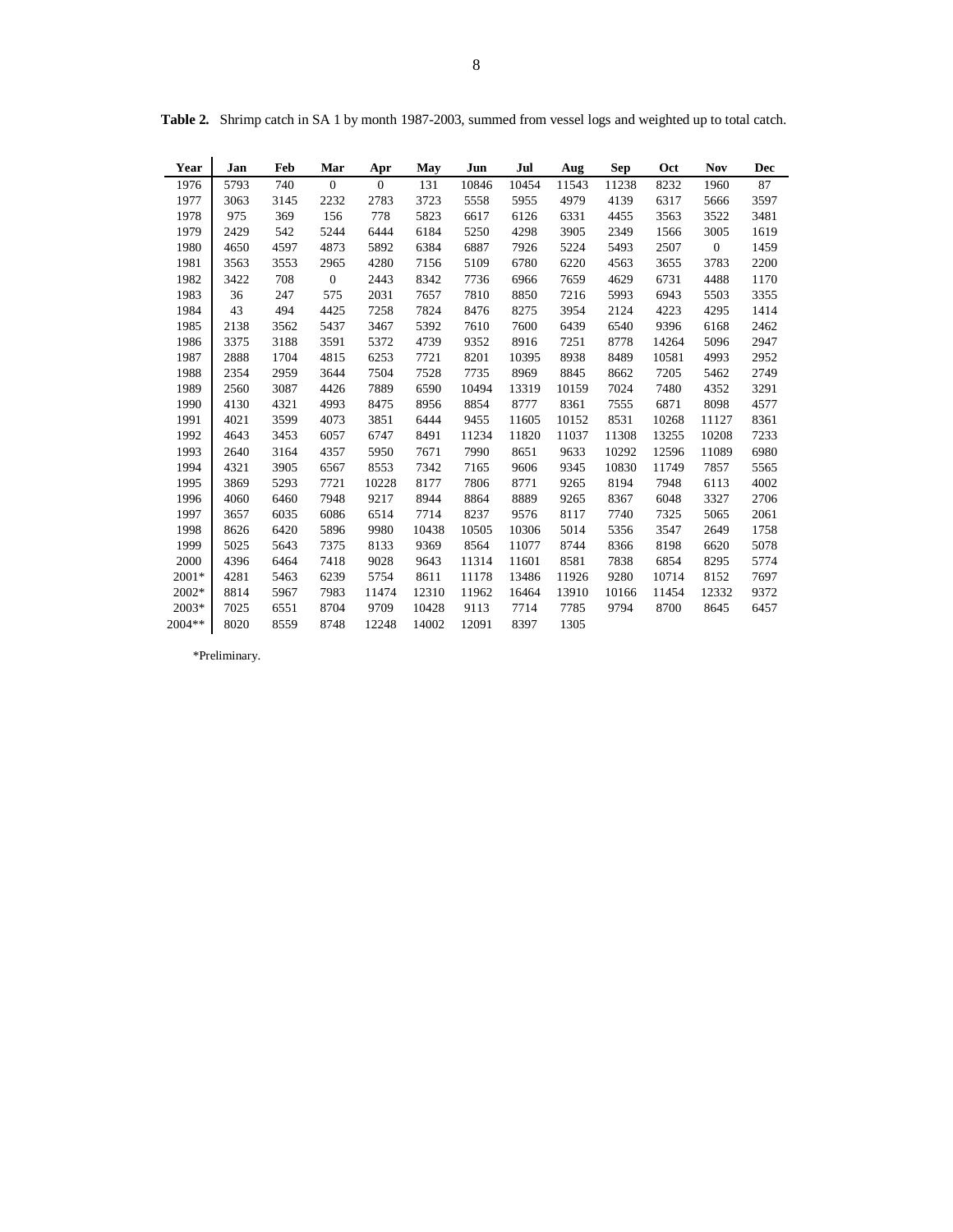| Year           |                          | <b>TAC</b><br>$\text{Catch}$ (t) |                  |                  |                 |                  | <b>Effort</b>  |                  |                    |                               | <b>CPUE</b>              |                          |            |                               |                          |              |
|----------------|--------------------------|----------------------------------|------------------|------------------|-----------------|------------------|----------------|------------------|--------------------|-------------------------------|--------------------------|--------------------------|------------|-------------------------------|--------------------------|--------------|
|                | $SA1*$                   | Div. 0A                          | <b>Total</b>     |                  | SA <sub>1</sub> |                  | Div. 0A        | <b>Total</b>     |                    | SA <sub>1</sub> Div. 0A Total |                          | <b>Total</b>             |            | SA <sub>1</sub> Div. 0A Total |                          | <b>Total</b> |
|                |                          |                                  |                  | Offshore         | Inshore         | Total            | Offshore       |                  |                    | Unstd. ('000 hr's)            |                          | Std. (index)             |            | Unstd. (kg/hr)                |                          | Std. (index) |
| 1970           | no                       | no                               | no               | 1243             | 9272            | 10515            | $\overline{0}$ | 10515            |                    |                               |                          |                          |            |                               | ÷                        |              |
| 1971           | no                       | no                               | no               | 1978             | 9615            | 11593            | $\overline{0}$ | 11593            |                    |                               | $\overline{\phantom{a}}$ | $\sim$                   |            |                               | ÷                        |              |
| 1972           | no                       | no                               | no               | 3786             | 8076            | 11862            | $\mathbf{0}$   | 11862            |                    | L,                            |                          | $\sim$                   |            |                               | $\overline{\phantom{a}}$ |              |
| 1973           | no                       | no                               | no               | 6785             | 8745            | 15530            | $\Omega$       | 15530            |                    | ÷,                            | $\overline{\phantom{a}}$ | $\overline{\phantom{a}}$ |            | ÷,                            | $\overline{\phantom{a}}$ |              |
| 1974           | no                       | no                               | no               | 15967            | 11070           | 27038            | $\mathbf{0}$   | 27038            | $\sim$             | ٠                             | $\overline{\phantom{a}}$ | $\sim$                   | $\sim$     | ÷,                            | ٠                        |              |
| 1975           | no                       | no                               | no               | 36977            | 9570            | 46547            | $\overline{0}$ | 46547            | 74.2               | $\overline{\phantom{a}}$      | 74                       | $\sim$                   | 628        | ٠                             | 628                      |              |
| 1976           | no                       | no                               | no               | 52993            | 8030            | 61023            | 392            | 61415            | 80.1               | $\overline{\phantom{a}}$      | 80                       | 1.00                     | 762        | $\overline{\phantom{a}}$      | 766                      | 1.00         |
| 1977           | $\sim$                   | $\mathbf{r}$                     | 36000            | 42578            | 8580            | 51158            | 457            | 51615            | 73.1               | $\overline{\phantom{a}}$      | 73                       | 0.93                     | 699        | $\overline{\phantom{a}}$      | 706                      | 0.90         |
| 1978           | $\overline{\phantom{a}}$ | $\overline{\phantom{a}}$         | 41000            | 33835            | 8360            | 42195            | 122            | 42317            | 84.2               | $\overline{\phantom{a}}$      | 84                       | 0.98                     | 501        | $\overline{\phantom{a}}$      | 503                      | 0.70         |
| 1979           | $\overline{\phantom{a}}$ | $\sim$                           | 31500            | 32852            | 8250            | 41102            | 1732           | 42834            | 72.4               | 7.3                           | 80                       | 1.10                     | 568        | 236                           | 537                      | 0.64         |
| 1980           | $\sim$                   | $\sim$                           | 32000            | 44916            | 8250            | 53166            | 2726           | 55892            | 80.0               | 7.6                           | 88                       | 1.18                     | 665        | 358                           | 638                      | 0.77         |
| 1981           | 35000                    | 5000                             | 40000            | 40295            | 8250            | 48545            | 5284           | 53829            | 88.2               | 17.7                          | 106                      | 1.18                     | 551        | 299                           | 509                      | 0.74         |
| 1982           | 34800                    | 5000                             | 39800            | 43979            | 8250            | 52229            | 2064           | 54293            | 81.1               | 6.2                           | 87                       | 0.94                     | 644        | 335                           | 622                      | 0.94         |
| 1983           | 34625                    | 5000                             | 39625            | 42553            | 8250            | 50803            | 5413           | 56216            | 89.0               | 19.1                          | 108                      | 1.12                     | 571        | 284                           | 520                      | 0.81         |
| 1984           | 34925                    | 5000                             | 39925            | 42414            | 8250            | 50664            | 2142           | 52806            | 85.0               | 7.7                           | 93                       | 1.12                     | 596        | 280                           | 570                      | 0.76         |
| 1985           | 42120                    | 6120                             | 48240            | 54889            | 8250            | 63139            | 3069           | 66208            | 128.0              | 9.9                           | 138                      | 1.33                     | 493        | 309                           | 480                      | 0.81         |
| 1986           | 42120                    | 6120                             | 48240            | 65623            | 8250            | 73873            | 2995           | 76868            | 132.8              | 6.7                           | 140                      | 1.54                     | 556        | 445                           | 551                      | 0.81         |
| 1987           | 40120                    | 6120                             | 46240            | 64222            | 7613            | 71836            | 6095           | 77931            | 136.1              | 12.4                          | 149                      | 1.22                     | 528        | 491                           | 525                      | 1.04         |
| 1988           | 40120                    | 6120                             | 46240            | 56479            | 11256           | 67735            | 5881           | 73616            | 150.7              | 12.6                          | 163                      | 1.74                     | 449        | 468                           | 451                      | 0.69         |
| 1989           | 45245                    | 7520                             | 52765            | 58890            | 14546           | 73436            | 7235           | 80671            | 176.9              | 18.5                          | 195                      | 2.15                     | 415        | 391                           | 413                      | 0.61         |
| 1990           | 45245                    | 7520                             | 52765            | 62800            | 14993           | 77793            | 6177           | 83970            | $\overline{207.0}$ | 15.2                          | 222                      | 2.38                     | 376        | 405                           | 378                      | 0.57         |
| 1991           | 46225                    | 8500                             | 54725            | 66818            | 17884           | 84701            | 6788           | 91489            | 229.1              | 20.5                          | 250                      | 2.57                     | 370        | 330                           | 366                      | 0.58         |
| 1992           | 44200                    | 8500                             | 52700            | 75341            | 22653           | 97994            | 7493           | 105487           | 233.7              | 17.6                          | 251                      | 2.73                     | 419        | 425                           | 420                      | 0.63         |
| 1993           | 40600                    | 8500                             | 49100            | 65894            | 19627           | 85522            | 5491           | 91013            | 206.1              | 13.6                          | 220                      | 2.39                     | 415        | 404                           | 414                      | 0.62         |
| 1994           | 42300                    | 8500                             | 50800            | 68109            | 19930           | 88039            | 4766           | 92805            | 209.8              | 16.3                          | 226                      | 2.50                     | 420        | 292                           | 410                      | 0.61         |
| 1995           | 39500                    | 8500                             | 48000            | 66955            | 18072           | 85027            | 2361           | 87388            | 184.6              | 7.2                           | 192                      | 2.19                     | 461        | 329                           | 456                      | 0.65         |
| 1996           | 63922                    | 8500                             | 72422            | 62368            | 19095           | 81463            | 2632           | 84095            | 164.2              | 8.7                           | 173                      | 2.08                     | 496        | 303                           | 487                      | 0.66         |
| 1997           | 64600                    | 10200                            | 74800            | 62743            | 14868           | 77611            | 517            | 78128            | 185.2              | 1.2                           | 186                      | 1.99                     | 419        | 443                           | 419                      | 0.64         |
| 1998           | 60729                    | 7650                             | 68379            | 69156            | 10406           | 79562            | 933            | 80495            | 152.7              | 3.1                           | 156                      | 1.82                     | 521        | 300                           | 517                      | 0.72         |
| 1999           | 71000                    | 9350                             | 80350            | 71197            | 18948           | 90145            | 2046           | 92191            | 164.4              | 4.0                           | 168                      | 1.88                     | 548        | 507                           | 547                      | 0.80         |
| 2000           | 71000                    | 9350                             | 80350            | 72291            | 23133           | 95424            | 1782           | 97206            | 154.6              | 2.4                           | 157                      | 1.80                     | 617        | 743                           | 619                      | 0.88         |
| 2001'          | 82000                    | 9350                             | 91350            | 79174            | 19981           | 99156            | 3625           | 102781           | 158.1              | 4.2                           | 162                      | 1.96                     | 627        | 855                           | 633                      | 0.85         |
| 2002'<br>2003' | 91150<br>101000          | 9850<br>14667                    | 101000<br>115667 | 107271<br>105051 | 21636<br>18794  | 128906<br>123845 | 3300<br>2617   | 132206<br>126462 | 173.3<br>125.2     | 4.0<br>0.6                    | 177<br>126               | 2.09<br>1.86             | 744<br>989 | 831<br>4669                   | 746<br>1006              | 1.03<br>1.11 |
| $2004**$       | 135352                   | 14667                            | 150019           | 113400           | 21600           | 135000           | 6000           | 141000           | 127.2              | $\overline{\phantom{a}}$      | $\sim$                   | 1.75                     | 1062       | $\overline{\phantom{a}}$      | $\overline{\phantom{a}}$ | 1.31         |
|                |                          |                                  |                  |                  |                 |                  |                |                  |                    |                               |                          |                          |            |                               |                          |              |

**Table 3.** Total Allowable Catch (TAC), catch, effort and Catch per Unit of Effort (CPUE) of the shrimp fishery in NAFO SA 1 and Div. 0A 1970-2004. Catch are in tons, effort in '000 hr's (unstandardised) or as an index (standardised to 1 for 1976). CPUE is kg/hr (unstandardised) or index values (standardised to 1 for 1976).

\* 1981-1995 The TAC's are for the offshore areas only.

' Preliminary.

'' Projected.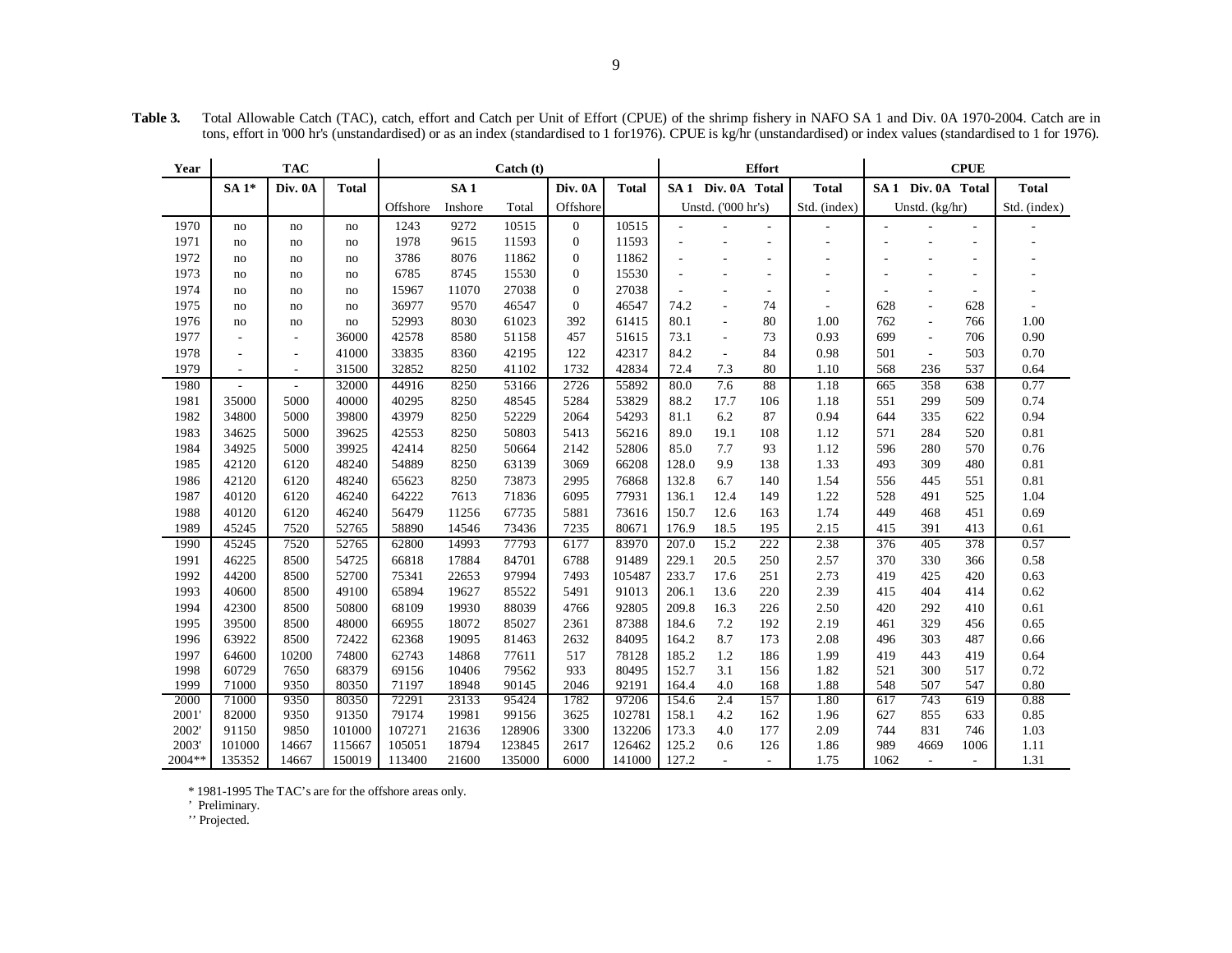**Table 4.** Time series of the four standardised CPUE indices included in the combined CPUE index for NAFO Subarea 1 + Div. 0A. Estimates based on data until September 2004.

|      | 1BCD                     |      | <b>KGH</b> |                | Small ves. |      | 0A                       |                   |      | <b>Combined</b> |      |
|------|--------------------------|------|------------|----------------|------------|------|--------------------------|-------------------|------|-----------------|------|
| Year | mean                     | se   | mean       | se             | mean       | se   | mean                     | se                | 25%  | median          | 75%  |
| 1976 | $\overline{\phantom{0}}$ | L,   | 1.66       | 0.15           | L.         | L.   |                          | $\sim$            | 0.84 | 1.00            | 1.19 |
| 1977 |                          |      | 1.56       | 0.09           |            |      |                          | $\overline{a}$    | 0.81 | 0.90            | 1.01 |
| 1978 |                          |      | 1.23       | 0.07           |            |      |                          | $\qquad \qquad -$ | 0.64 | 0.70            | 0.77 |
| 1979 |                          |      | 1.11       | 0.07           |            |      |                          |                   | 0.58 | 0.64            | 0.70 |
| 1980 |                          |      | 1.34       | 0.08           |            |      |                          |                   | 0.70 | 0.77            | 0.85 |
| 1981 |                          |      | 1.27       | 0.07           |            |      | 1.16                     | 0.08              | 0.68 | 0.74            | 0.81 |
| 1982 |                          |      | 1.61       | 0.10           |            |      | 1.36                     | 0.11              | 0.84 | 0.94            | 1.06 |
| 1983 |                          |      | 1.42       | 0.09           |            |      | 1.08                     | 0.07              | 0.74 | 0.81            | 0.90 |
| 1984 |                          |      | 1.34       | 0.08           |            |      | 1.00                     | 0.09              | 0.70 | 0.76            | 0.84 |
| 1985 |                          |      | 1.43       | 0.08           |            |      | 0.87                     | 0.12              | 0.73 | 0.81            | 0.89 |
| 1986 |                          |      | 1.49       | 0.09           |            |      | 0.88                     | 0.07              | 0.74 | 0.81            | 0.90 |
| 1987 | 1.84                     | 0.09 | 1.79       | 0.11           |            |      | 1.38                     | 0.07              | 0.97 | 1.04            | 1.12 |
| 1988 | 1.16                     | 0.03 | 1.47       | 0.09           | 1.29       | 0.06 | 1.22                     | 0.07              | 0.67 | 0.69            | 0.71 |
| 1989 | 1.05                     | 0.02 | 1.09       | 0.07           | 1.05       | 0.04 | 0.90                     | 0.04              | 0.59 | 0.61            | 0.63 |
| 1990 | 1.00                     |      | 1.00       |                | 1.00       |      | 1.00                     |                   | 0.57 | 0.57            | 0.57 |
| 1991 | 1.01                     | 0.02 |            | $\overline{a}$ | 0.89       | 0.03 | 0.88                     | 0.04              | 0.57 | 0.58            | 0.59 |
| 1992 | 1.09                     | 0.02 |            |                | 0.94       | 0.03 | 1.01                     | 0.05              | 0.61 | 0.63            | 0.65 |
| 1993 | 1.06                     | 0.02 |            |                | 1.03       | 0.03 | 0.95                     | 0.05              | 0.60 | 0.62            | 0.64 |
| 1994 | 1.07                     | 0.02 |            | $\overline{a}$ | 0.88       | 0.03 | 0.74                     | 0.04              | 0.59 | 0.61            | 0.62 |
| 1995 | 1.16                     | 0.02 |            | $\overline{a}$ | 0.88       | 0.03 | 0.82                     | 0.06              | 0.63 | 0.65            | 0.67 |
| 1996 | 1.20                     | 0.03 |            | $\overline{a}$ | 0.87       | 0.03 | 0.76                     | 0.04              | 0.64 | 0.66            | 0.68 |
| 1997 | 1.17                     | 0.03 |            |                | 0.85       | 0.02 | 0.58                     | 0.10              | 0.62 | 0.64            | 0.66 |
| 1998 | 1.28                     | 0.03 |            |                | 1.00       | 0.03 | 0.68                     | 0.07              | 0.69 | 0.72            | 0.74 |
| 1999 | 1.46                     | 0.04 |            | -              | 1.04       | 0.03 | 1.14                     | 0.09              | 0.77 | 0.80            | 0.83 |
| 2000 | 1.50                     | 0.05 |            |                | 1.37       | 0.04 | 1.28                     | 0.12              | 0.84 | 0.88            | 0.92 |
| 2001 | 1.50                     | 0.05 |            | $\overline{a}$ | 1.21       | 0.04 | 1.48                     | 0.13              | 0.82 | 0.85            | 0.89 |
| 2002 | 1.78                     | 0.05 |            |                | 1.51       | 0.05 | 1.81                     | 0.13              | 0.98 | 1.03            | 1.08 |
| 2003 | 1.97                     | 0.06 |            |                | 1.54       | 0.05 | 2.46                     | 0.50              | 1.05 | 1.11            | 1.17 |
| 2004 | 2.46                     | 0.09 |            |                | 1.63       | 0.06 | $\overline{\phantom{a}}$ | $\overline{a}$    | 1.22 | 1.31            | 1.41 |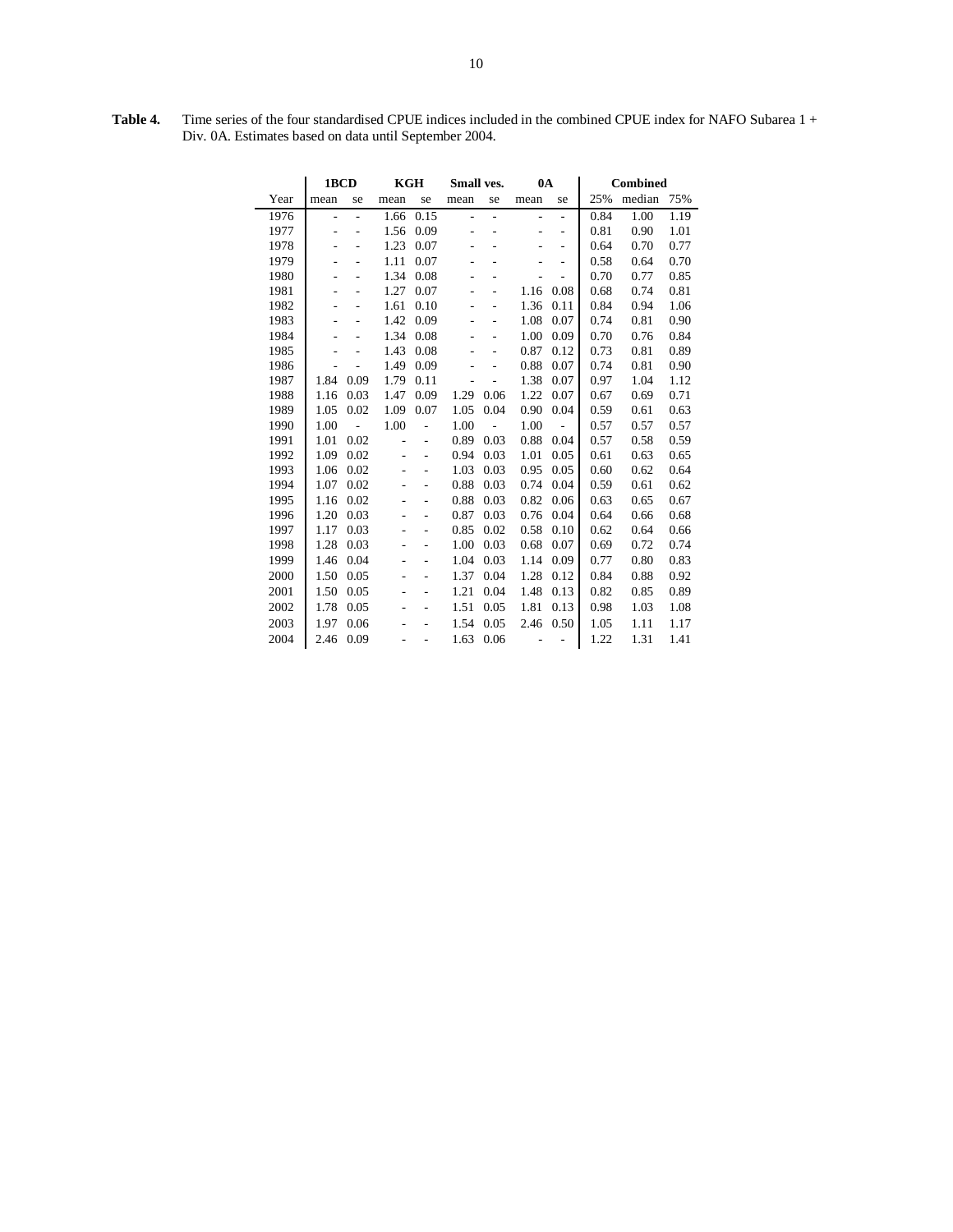| Table 5. | Annual discard of shrimp and fish in tons and percent of total shrimp catch, and landed by-catch of P. montagui |
|----------|-----------------------------------------------------------------------------------------------------------------|
|          | (tons) as reported in vessel logs from Subarea 1 1975-2004.                                                     |

| Year   | P. borealis      |                 | Fish           |                 | P. montagui      |  |
|--------|------------------|-----------------|----------------|-----------------|------------------|--|
|        | discard (tons)   | discard $(\% )$ | discard (tons) | discard $(\% )$ | landed (tons)    |  |
| 1975   | $\mathbf{0}$     | 0.0             | $\Omega$       | 0.0             | $\mathbf{0}$     |  |
| 1976   | $\boldsymbol{0}$ | 0.0             | $\overline{0}$ | 0.0             | $\mathbf{0}$     |  |
| 1977   | $\boldsymbol{0}$ | 0.0             | 23             | 0.0             | $\boldsymbol{0}$ |  |
| 1978   | $\boldsymbol{0}$ | 0.0             | 27             | 0.1             | $\mathbf{0}$     |  |
| 1979   | $\overline{0}$   | 0.0             | 151            | 0.4             | $\boldsymbol{0}$ |  |
| 1980   | $\boldsymbol{0}$ | 0.0             | 186            | 0.3             | $\boldsymbol{0}$ |  |
| 1981   | $\overline{0}$   | 0.0             | 725            | 1.5             | $\overline{0}$   |  |
| 1982   | $\boldsymbol{0}$ | 0.0             | 788            | 1.5             | $\boldsymbol{0}$ |  |
| 1983   | $\overline{0}$   | 0.0             | 964            | 1.9             | $\overline{0}$   |  |
| 1984   | $\mathbf{0}$     | 0.0             | 1311           | 2.6             | $\boldsymbol{0}$ |  |
| 1985   | 146              | 0.2             | 1511           | 2.4             | $\mathbf{0}$     |  |
| 1986   | 108              | 0.1             | 1620           | 2.2             | $\boldsymbol{0}$ |  |
| 1987   | 180              | 0.3             | 881            | 1.2             | $\boldsymbol{0}$ |  |
| 1988   | 196              | 0.3             | 1065           | 1.6             | $\boldsymbol{0}$ |  |
| 1989   | 190              | 0.3             | 1342           | 1.8             | $\overline{0}$   |  |
| 1990   | 262              | 0.3             | 1267           | 1.6             | $\boldsymbol{0}$ |  |
| 1991   | 407              | 0.5             | 2060           | 2.4             | $\boldsymbol{0}$ |  |
| 1992   | 327              | 0.3             | 2150           | 2.2             | $\boldsymbol{0}$ |  |
| 1993   | 250              | 0.3             | 1906           | 2.2             | $\overline{0}$   |  |
| 1994   | 331              | 0.4             | 2671           | 3.0             | 5                |  |
| 1995   | 478              | 0.6             | 2698           | 3.2             | 565              |  |
| 1996   | 323              | 0.4             | 2701           | 3.3             | 779              |  |
| 1997   | 312              | 0.4             | 2334           | 3.0             | 425              |  |
| 1998   | 314              | 0.4             | 2183           | 2.7             | 1253             |  |
| 1999   | 197              | 0.2             | $\overline{0}$ | 0.0             | $\overline{4}$   |  |
| 2000   | 265              | 0.3             | 678            | 0.7             | 302              |  |
| 2001*  | 382              | 0.4             | 1120           | 1.1             | 881              |  |
| 2002*  | 649              | 0.5             | 1274           | 1.0             | 225              |  |
| 2003*  | 643              | 0.5             | 1300           | 1.0             | 974              |  |
| 2004** | 770              | 0.6             | 931            | 0.7             | 1016             |  |

\*Preliminary

\*\*Projecdted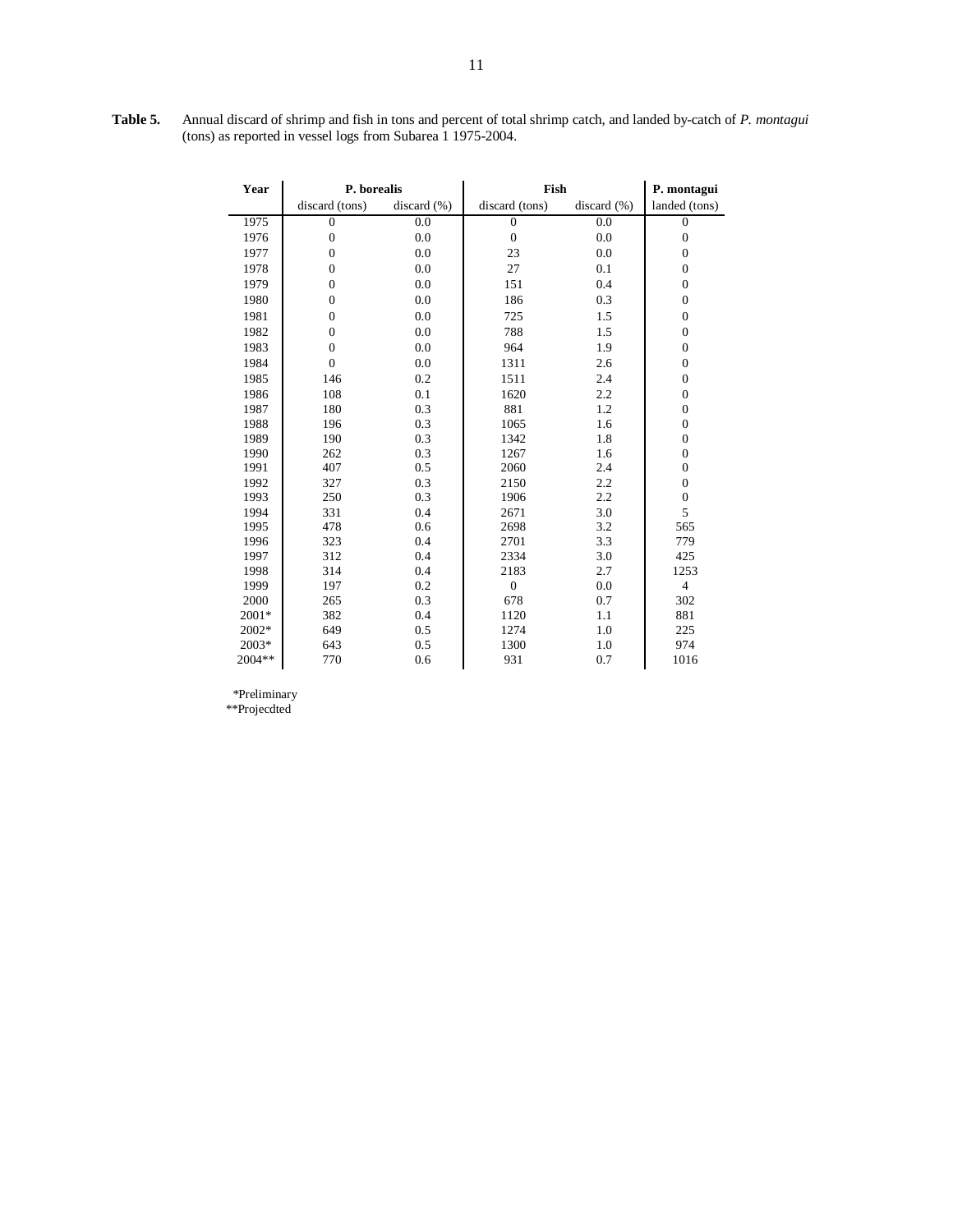**Table 6.** Composition of shrimp catches in NAFO SA 1 as derived from sub-samples weighted up to the total catch. Numbers caught were divided by standardised effort to produce abundance indices. (no sampling 2003-2004).

| <b>Mean size</b>                |       |       |       |       |       |       |       |       |       |       |       |       |
|---------------------------------|-------|-------|-------|-------|-------|-------|-------|-------|-------|-------|-------|-------|
| Year                            | 1991  | 1992  | 1993  | 1994  | 1995  | 1996  | 1997  | 1998  | 1999  | 2000  | 2001  | 2002  |
| $Cpl$ (mm)                      | 23.5  | 23.5  | 22.9  | 22.3  | 21.8  | 21.9  | 21.2  | 21.2  | 21.2  | 21.6  | 20.8  | 20.5  |
| Weight $(g)$                    | 9.4   | 9.6   | 9.5   | 9.0   | 9.1   | 8.4   | 7.8   | 8.0   | 7.4   | 8.0   | 6.7   | 7.3   |
| Count $(no/kg)$                 | 107   | 104   | 106   | 111   | 110   | 119   | 128   | 126   | 135   | 125   | 149   | 137   |
| Proportion of total catch       |       |       |       |       |       |       |       |       |       |       |       |       |
| Year                            | 1991  | 1992  | 1993  | 1994  | 1995  | 1996  | 1997  | 1998  | 1999  | 2000  | 2001  | 2002  |
| Males                           | 46%   | 33%   | 51%   | 56%   | 64%   | 64%   | 64%   | 66%   | 64%   | 55%   | 69%   | 77%   |
| Primi                           | 9%    | 3%    | 1%    | 11%   | 15%   | 9%    | 12%   | 8%    | 12%   | 15%   | 10%   | 8%    |
| Multi                           | 45%   | 63%   | 48%   | 33%   | 21%   | 27%   | 24%   | 26%   | 24%   | 30%   | 21%   | 15%   |
| Females total                   | 54%   | 67%   | 49%   | 44%   | 36%   | 36%   | 36%   | 34%   | 36%   | 45%   | 31%   | 23%   |
| <b>Number caught (millions)</b> |       |       |       |       |       |       |       |       |       |       |       |       |
| Year                            | 1991  | 1992  | 1993  | 1994  | 1995  | 1996  | 1997  | 1998  | 1999  | 2000  | 2001  | 2002  |
| Males                           | 5109  | 4133  | 5563  | 6713  | 7284  | 7616  | 7769  | 8031  | 9503  | 7942  | 12504 | 16275 |
| Primi                           | 1006  | 427   | 117   | 1302  | 1689  | 1005  | 1460  | 1019  | 1772  | 2246  | 1781  | 1753  |
| Multi                           | 4918  | 7921  | 5332  | 3925  | 2394  | 3189  | 2883  | 3151  | 3522  | 4309  | 3753  | 3063  |
| Females Total                   | 5924  | 8348  | 5449  | 5227  | 4083  | 4194  | 4343  | 4170  | 5294  | 6555  | 5534  | 4817  |
| Total                           | 11034 | 12481 | 11012 | 11939 | 11367 | 11811 | 12112 | 12201 | 14798 | 14497 | 18037 | 21092 |
| <b>Abundance index</b>          |       |       |       |       |       |       |       |       |       |       |       |       |
| Year                            | 1991  | 1992  | 1993  | 1994  | 1995  | 1996  | 1997  | 1998  | 1999  | 2000  | 2001  | 2002  |
| Males                           | 1.00  | 0.76  | 1.16  | 1.36  | 1.69  | 1.87  | 2.00  | 2.24  | 2.58  | 2.21  | 3.47  | 4.18  |
| Primi                           | 1.00  | 0.40  | 0.12  | 1.33  | 1.99  | 1.25  | 1.91  | 1.44  | 2.44  | 3.17  | 2.51  | 2.29  |
| Multi                           | 1.00  | 1.51  | 1.16  | 0.82  | 0.58  | 0.81  | 0.77  | 0.91  | 0.99  | 1.24  | 1.08  | 0.82  |
| Females total                   | 1.00  | 1.32  | 0.98  | 0.91  | 0.82  | 0.89  | 0.96  | 1.00  | 1.24  | 1.57  | 1.33  | 1.07  |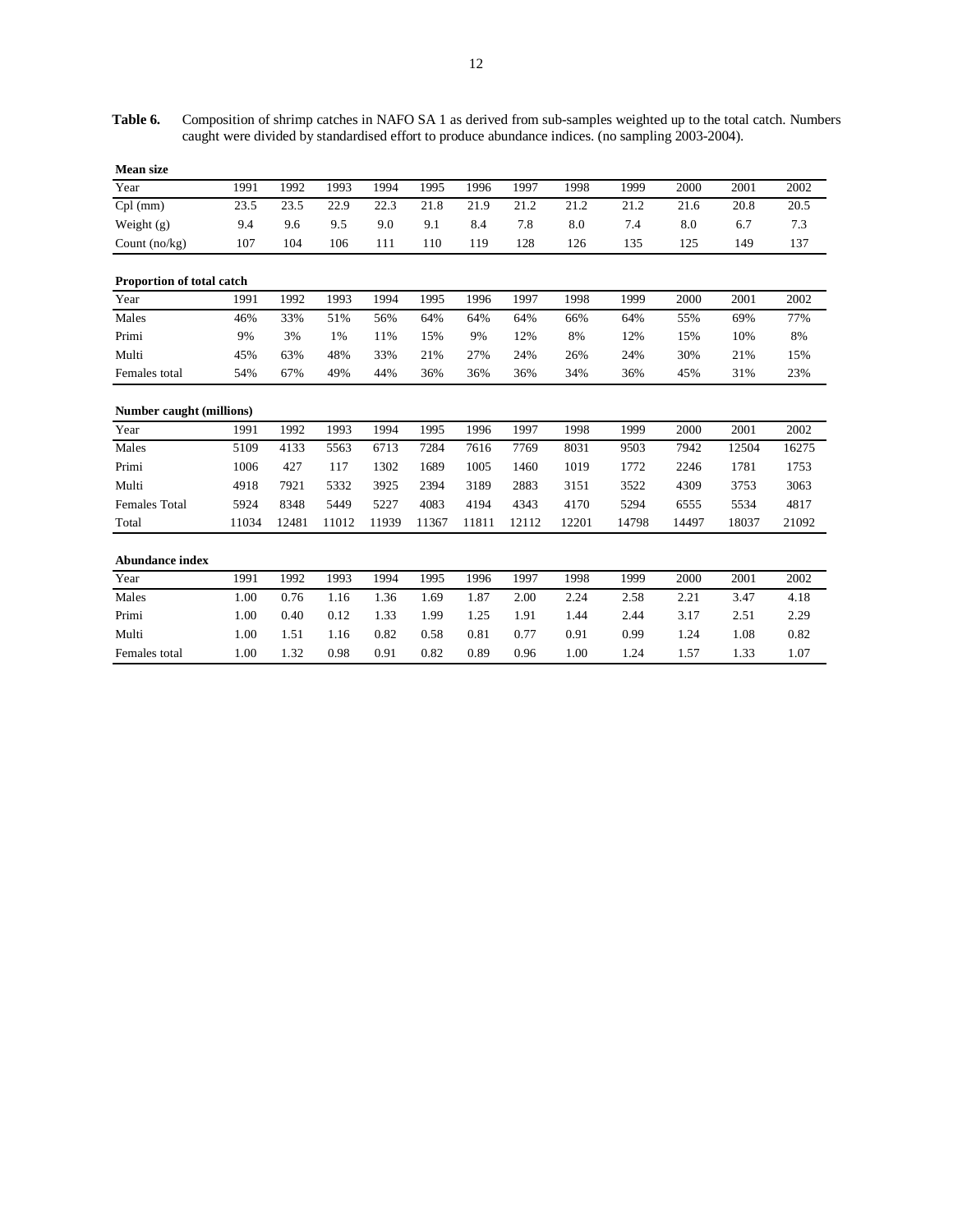|  |  | 13 |
|--|--|----|
|  |  |    |

**Table 7**. Information on biological samples taken in the Greenlandic fishery 2000-2004 (no sampling 2003-2004).

| 2000           |                |                |        |                |              |
|----------------|----------------|----------------|--------|----------------|--------------|
| Month          | Division       | Number of      | Sample | <b>Numbers</b> | Catch $(kg)$ |
|                |                | samples        | weight | measured       |              |
| 2              | 1B             | 5              | 8      | 1006           | 17988        |
| $\overline{c}$ | 1 <sup>C</sup> | $\overline{4}$ | 4.79   | 877            | 10945        |
| 3              | 1 <sup>C</sup> | 5              | 12.03  | 875            | 15693        |
| $\overline{4}$ | 1B             | 4              | 9.15   | 1021           | 11481        |
| $\overline{4}$ | 1D             | 7              | 10.68  | 1979           | 21645        |
| 6              | 1 <sup>C</sup> | 1              | 3.27   | 557            | 1503         |
| 6              | 1 <sub>D</sub> | 7              | 16.9   | 2914           | 24445        |
| $\overline{7}$ | 1B             | 15             | 47.8   | 6886           | 51789        |
| $\overline{7}$ | 1 <sup>C</sup> | 10             | 33.64  | 4707           | 34410        |
| 8              | 1B             | 1              | 1.64   | 241            | 1556         |
| 9              | 1B             | 3              | 7.83   | 1120           | 6867         |
| 9              | 1 <sup>C</sup> | 5              | 23.19  | 2809           | 10713        |
| 9              | 1 <sub>D</sub> | 12             | 44.6   | 6712           | 29371        |
| 9              | 1E             | 3              | 9.44   | 1014           | 19931        |
| 10             | 1B             | 8              | 23.4   | 3054           | 28866        |
| 10             | 1E             | 4              | 14.66  | 2125           | 6296         |
| 11             | 1 <sup>C</sup> | 5              | 21.04  | 2962           | 15706        |
| 11             | 1D             | 8              | 28.78  | 4860           | 26574        |
|                | Total          | 107            | 321    | 45719          | 335779       |

| 2001           |                |                |        |          |              |
|----------------|----------------|----------------|--------|----------|--------------|
| Month          | Division       | Number of      | Sample | Numbers  | Catch $(kg)$ |
|                |                | samples        | weight | measured |              |
| 1              | 1 <sup>C</sup> | 5              | 15.23  | 2521     | 30341        |
| 1              | 1D             | $\overline{4}$ | 12.46  | 1830     | 14669        |
| 1              | 1E             | 5              | 22.56  | 3623     | 15788        |
| $\overline{c}$ | 1 <sup>C</sup> | 1              | 2.87   | 466      | 10218        |
| $\overline{c}$ | 1D             | $\overline{2}$ | 11.21  | 1527     | 29388        |
| $\overline{4}$ | 1B             | 6              | 11.86  | 2149     | 32403        |
| $\overline{4}$ | 1 <sup>C</sup> | 5              | 12.58  | 1253     | 9741         |
| $\overline{4}$ | 1D             | 8              | 20.21  | 2909     | 26821        |
| 5              | 1B             | 13             | 24.88  | 3943     | 46090        |
| 5              | 1 <sup>C</sup> | 11             | 18.58  | 2811     | 61074        |
| 5              | 1D             | 14             | 25.17  | 3582     | 44358        |
| 6              | 1D             | 12             | 22.82  | 3256     | 57178        |
| $\overline{7}$ | 1B             | $\mathbf{1}$   | 4.04   | 861      | 790          |
| $\overline{7}$ | 1D             | 13             | 19.61  | 2602     | 45465        |
| $\overline{7}$ | 1E             | 8              | 10.73  | 1664     | 37916        |
| 8              | 1B             | 3              | 5.28   | 775      | 18942        |
| 8              | 1 <sup>C</sup> | 6              | 10.03  | 1755     | 34411        |
| 10             | 1B             | 3              | 6.22   | 1093     | 16142        |
| 10             | 1D             | 6              | 8.44   | 1761     | 9592         |
| 10             | 1E             | $\overline{c}$ | 3.52   | 537      | 2768         |
| 11             | 1B             | 3              | 4.57   | 743      | 6748         |
| 11             | 1 <sub>C</sub> | 3              | 4.56   | 684      | 13576        |
| 11             | 1D             | 3              | 5.2    | 713      | 13506        |
|                | Total          | 137            | 283    | 43058    | 577925       |

| 2002  |          |           |        |          |            |
|-------|----------|-----------|--------|----------|------------|
| Month | Division | Number of | Sample | Numbers  | Catch (kg) |
|       |          | samples   | weight | measured |            |
|       | 1D       |           | 9.01   | 1502     | 17881      |
|       | 1 F      |           | 1.28   | 225      | 1805       |
|       | Total    |           | 10     | 1727     | 19686      |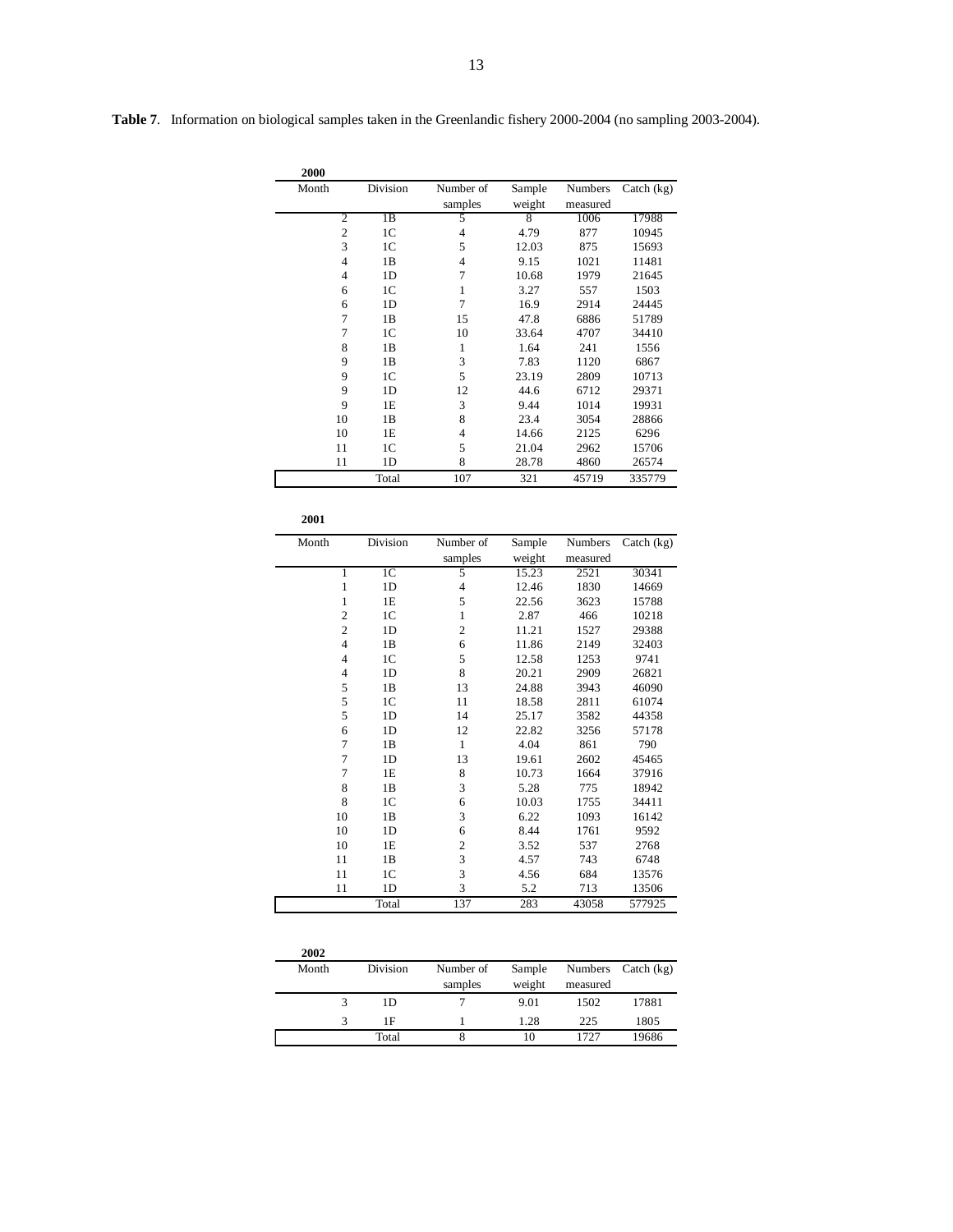

Fig. 1. Distribution of the shrimp fishery off West Greenland, based on logbook data 1975-2004. The boxed areas numbered 1-13 or labelled "Can". (Canadian fishery area) are the area segregation used in the models for standardising the catch-per-unit-effort data (see text).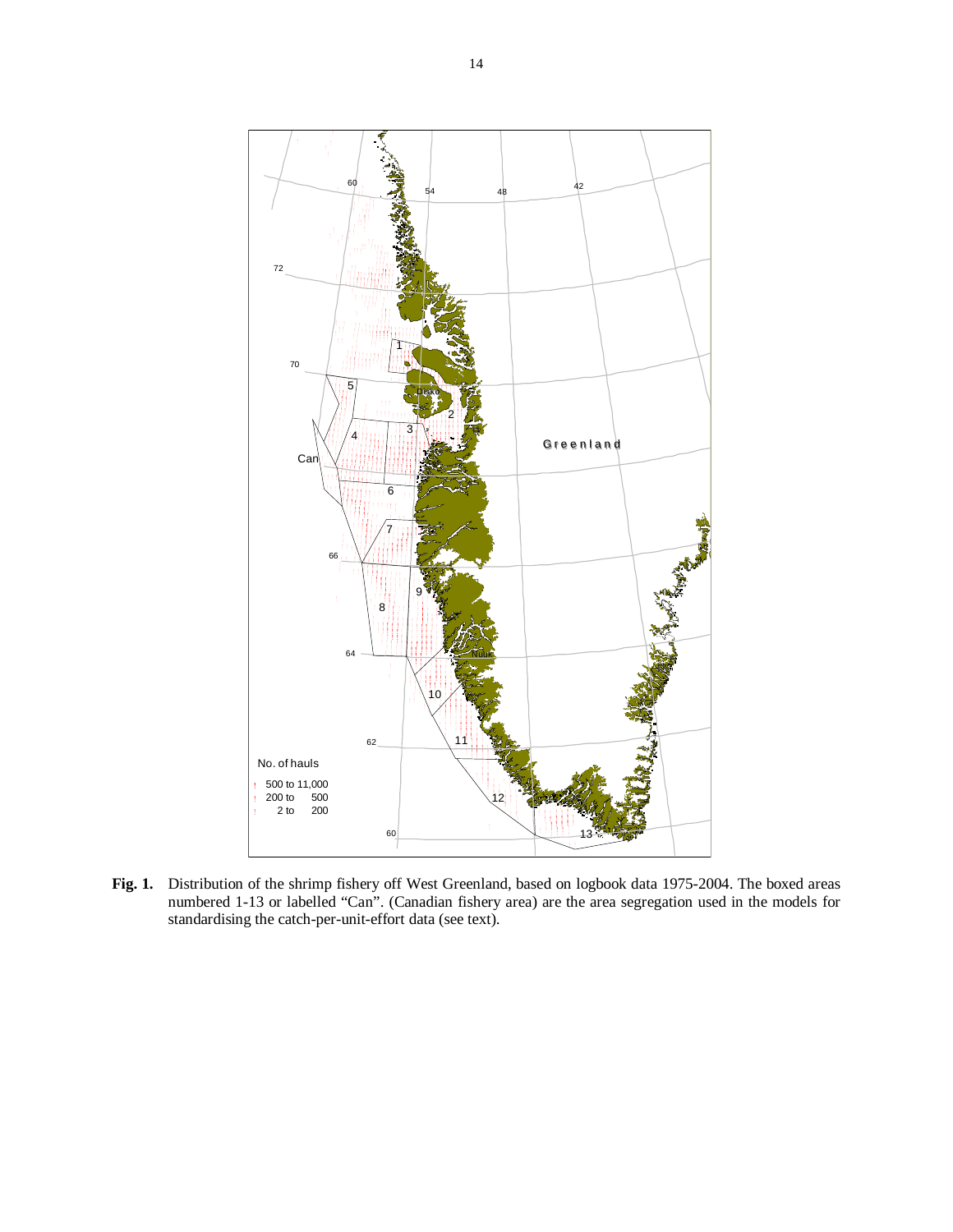

Fig. 2. Mean latitude (<sup>o</sup>N) of allocated effort by vessels fishing offshore in Subarea 1, 1987-2004.



**Fig. 3.** Spatial distribution of the Greenlandic shrimp catches in Subarea 1, 2003 and 2004.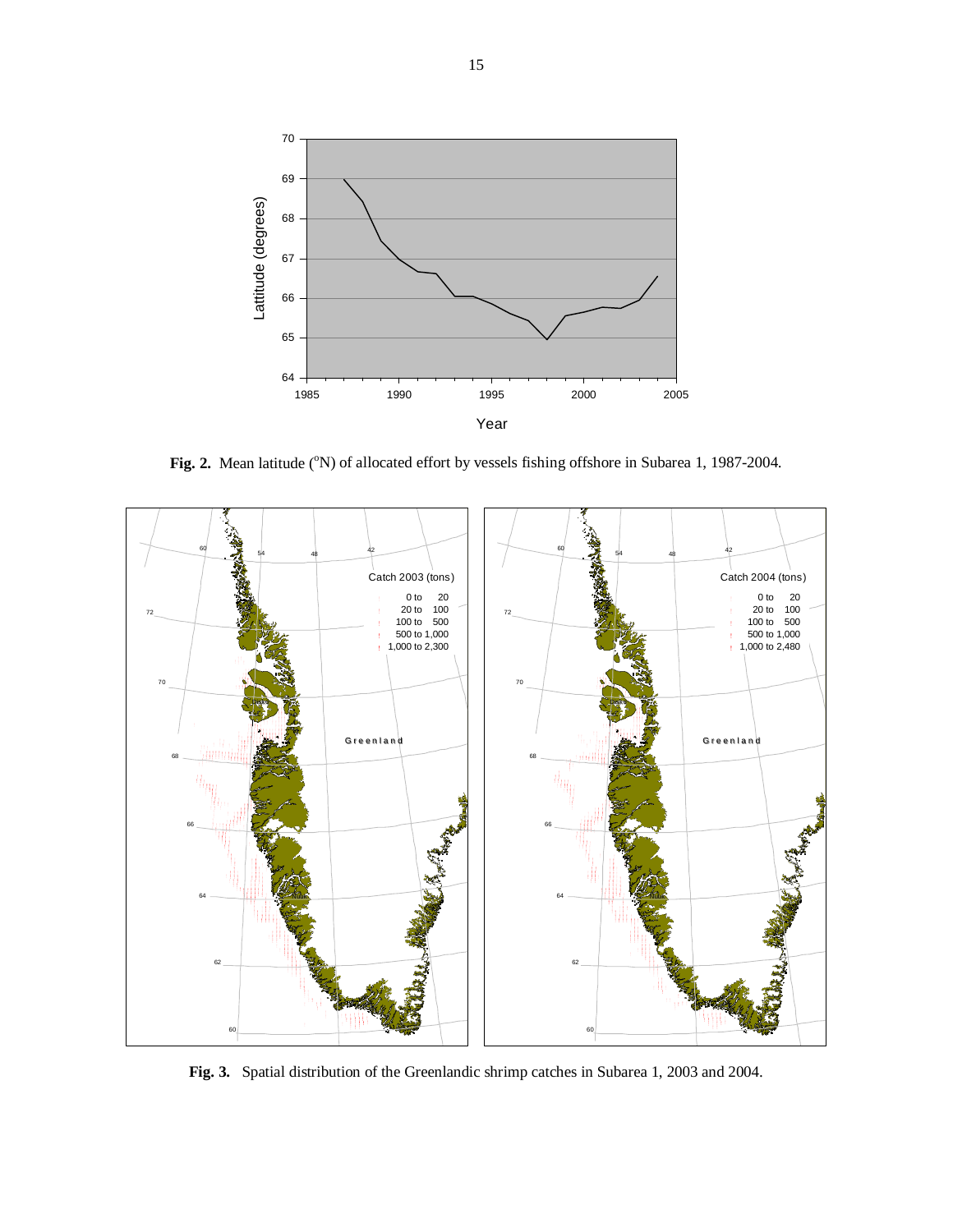

**Fig. 4.** Total catch (A), standardised and unstandardised effort (B) and standardised CPUE indices (C) of the shrimp fishery in NAFO SA  $1 + Div.$  0A east of  $60^{\circ}W$ . Estimates of std. effort and CPUE are medians with 25 and 75 percentile error bars and are based on data series until September 2004. Catch for 2004 are projected from September to the end of the year.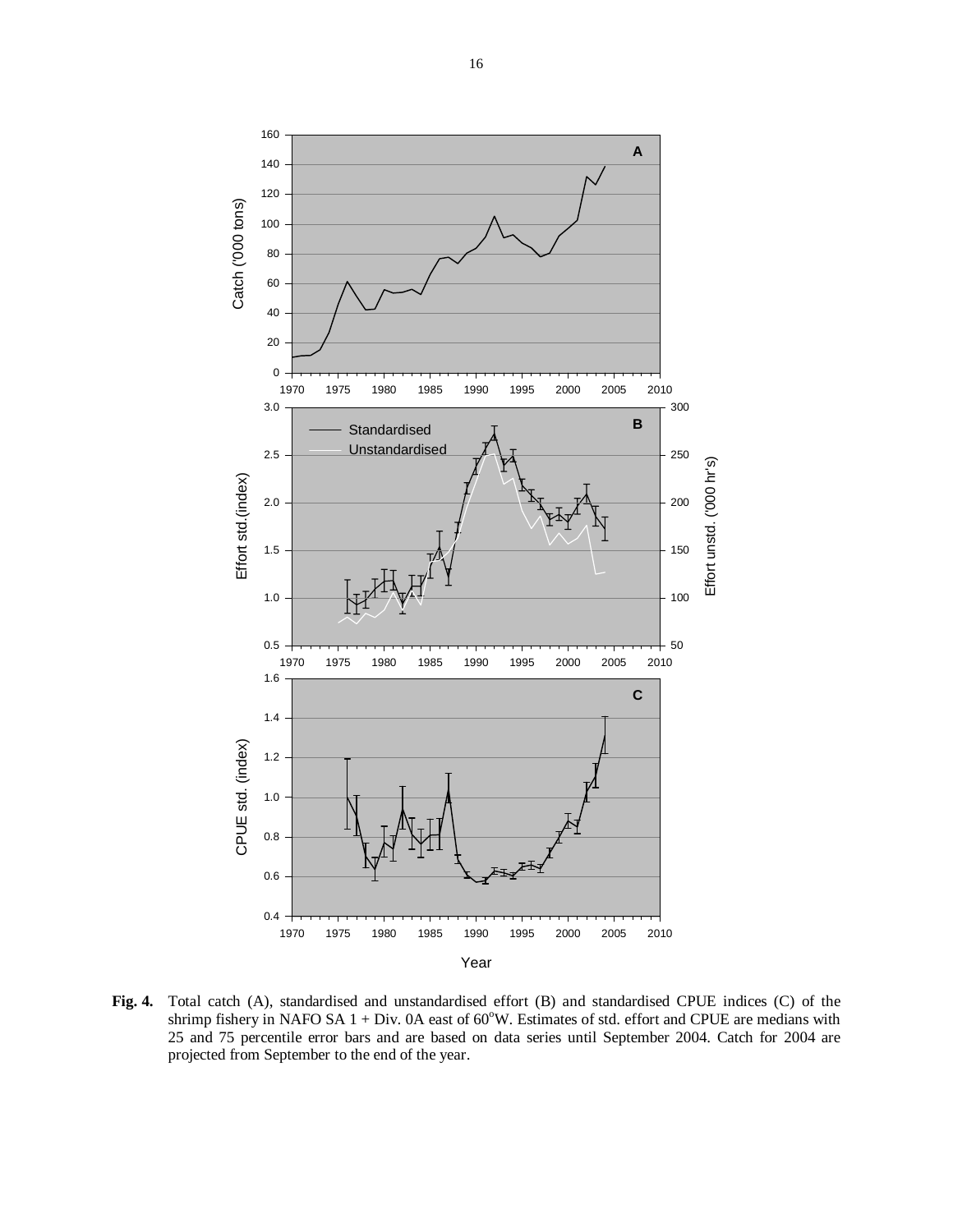

**Fig. 5.** Mean shrimp size (g) in catches in Subarea 1, 1991-2002, and Div. 0A, 1981-2000.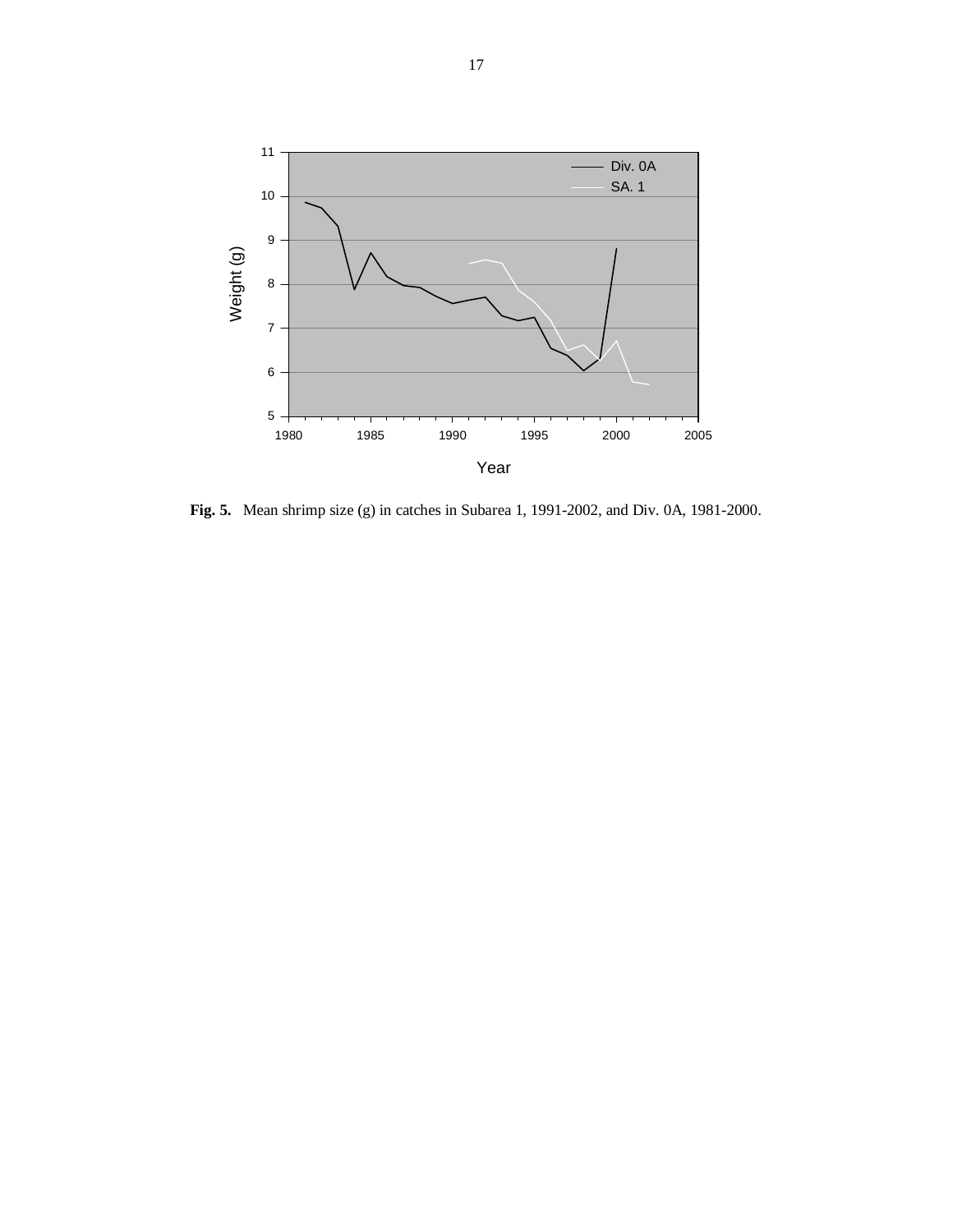

**Fig. 6.** Length frequency distributions of commercial shrimp catches in Subarea 1 and Div. 0A, 1991 - 2002. The distribution of male shrimp is shown by a dotted line, primiparous and multiparous each as a thin line where the primiparous is distinguised as the smallest component of the two. The sum, i.e. the total distribution, is shown by a bold line.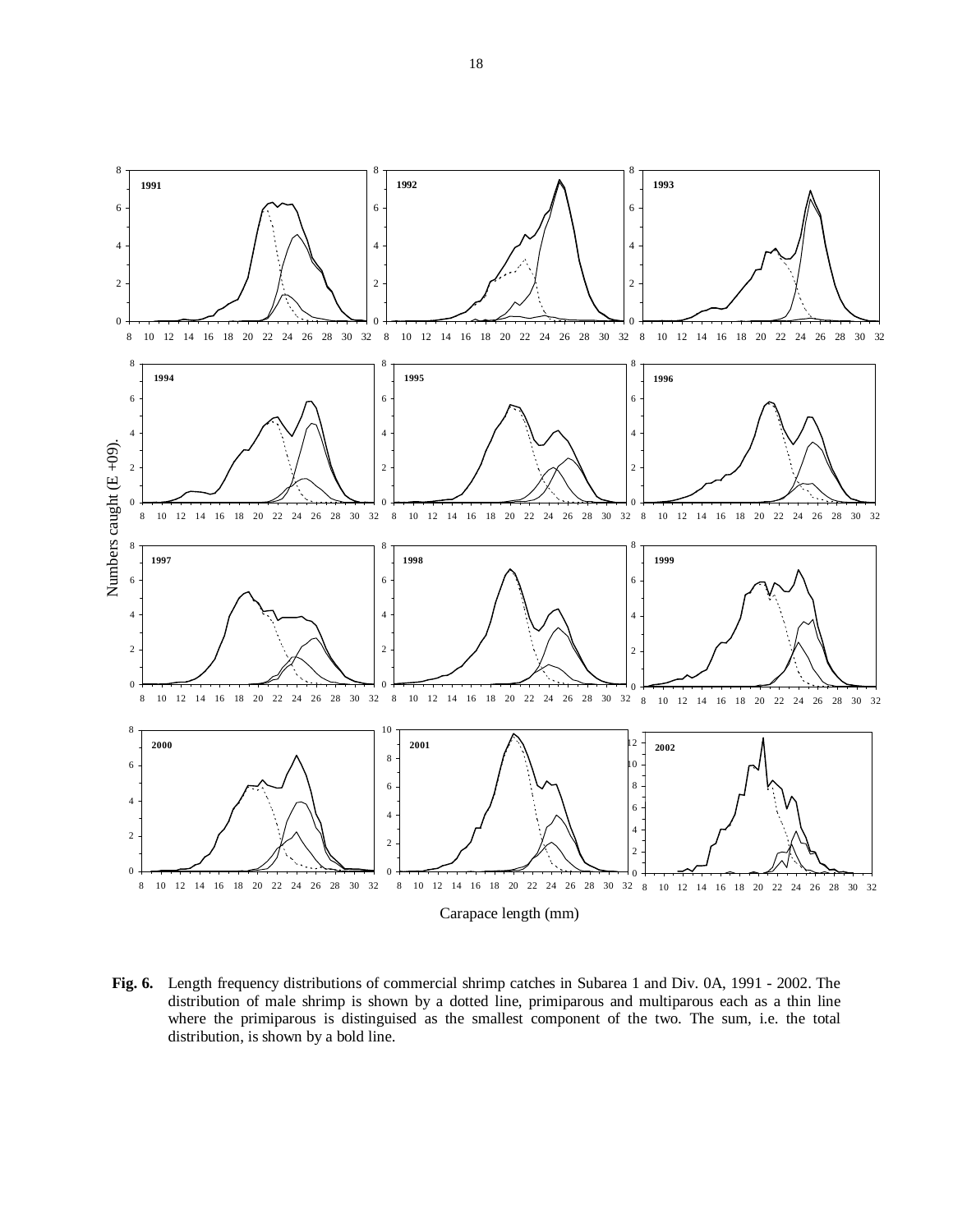|                                           |                                                                                                                                                                                                                                                                                                                                                                                                                                                                                                                                                                                                                                                            |                                                                                                                                                                                                                                                                                                                                                               |                                             | Class Level Information                                                                                                                                                                                                                                                                                                                                                                                                                                                                                                                                                                                                                                                        |                      |                                                                                                                                                                                                                                                                                                                                                                                                                                                                                                                                           |                                                                                                                                                                                                                                                                                                                                  |                                                       |                                                                                                                                                                                                                                                                                                                                                                                                                                                                                                                  |  |
|-------------------------------------------|------------------------------------------------------------------------------------------------------------------------------------------------------------------------------------------------------------------------------------------------------------------------------------------------------------------------------------------------------------------------------------------------------------------------------------------------------------------------------------------------------------------------------------------------------------------------------------------------------------------------------------------------------------|---------------------------------------------------------------------------------------------------------------------------------------------------------------------------------------------------------------------------------------------------------------------------------------------------------------------------------------------------------------|---------------------------------------------|--------------------------------------------------------------------------------------------------------------------------------------------------------------------------------------------------------------------------------------------------------------------------------------------------------------------------------------------------------------------------------------------------------------------------------------------------------------------------------------------------------------------------------------------------------------------------------------------------------------------------------------------------------------------------------|----------------------|-------------------------------------------------------------------------------------------------------------------------------------------------------------------------------------------------------------------------------------------------------------------------------------------------------------------------------------------------------------------------------------------------------------------------------------------------------------------------------------------------------------------------------------------|----------------------------------------------------------------------------------------------------------------------------------------------------------------------------------------------------------------------------------------------------------------------------------------------------------------------------------|-------------------------------------------------------|------------------------------------------------------------------------------------------------------------------------------------------------------------------------------------------------------------------------------------------------------------------------------------------------------------------------------------------------------------------------------------------------------------------------------------------------------------------------------------------------------------------|--|
| CI ass<br>VESSEL<br>YEAR<br>MONTH<br>AREA | Level s<br>27<br>18<br>10<br>8                                                                                                                                                                                                                                                                                                                                                                                                                                                                                                                                                                                                                             | Val ues<br>AAAA BBBB CCCC DDDD EEEE FFFF GGGG HHHH IIII JJJJ OUIQ OUKV OVZM OWLQ OWUD<br>OWVM OYBZ OYCZ OYFF OYKK OYPK OYRK OYRT OZMA OZWQ OZWR ZZZZ<br>87 88 89 91 92 93 94 95 96 97 98 99 100 101 102 103 104 109<br>1 2 3 4 6 7 8 9 10 12<br>4 5 6 8 10 11 12 13                                                                                           |                                             |                                                                                                                                                                                                                                                                                                                                                                                                                                                                                                                                                                                                                                                                                |                      |                                                                                                                                                                                                                                                                                                                                                                                                                                                                                                                                           |                                                                                                                                                                                                                                                                                                                                  |                                                       |                                                                                                                                                                                                                                                                                                                                                                                                                                                                                                                  |  |
|                                           | Dependent Variable: LNCPUE                                                                                                                                                                                                                                                                                                                                                                                                                                                                                                                                                                                                                                 |                                                                                                                                                                                                                                                                                                                                                               |                                             | Number of Observations Read                                                                                                                                                                                                                                                                                                                                                                                                                                                                                                                                                                                                                                                    |                      |                                                                                                                                                                                                                                                                                                                                                                                                                                                                                                                                           | 9394                                                                                                                                                                                                                                                                                                                             |                                                       |                                                                                                                                                                                                                                                                                                                                                                                                                                                                                                                  |  |
|                                           | Weight: HAULS<br>Source<br>Model<br>Error<br>Corrected Total                                                                                                                                                                                                                                                                                                                                                                                                                                                                                                                                                                                               |                                                                                                                                                                                                                                                                                                                                                               | DF<br>117<br>9276<br>9393                   | Sum of<br>Squares<br>53582.91667<br>29385.61661<br>82968.53328                                                                                                                                                                                                                                                                                                                                                                                                                                                                                                                                                                                                                 |                      | Mean Square<br>457.97365                                                                                                                                                                                                                                                                                                                                                                                                                                                                                                                  | 3.16792                                                                                                                                                                                                                                                                                                                          | F Value<br>144.57                                     | Pr > F<br>< .0001                                                                                                                                                                                                                                                                                                                                                                                                                                                                                                |  |
|                                           |                                                                                                                                                                                                                                                                                                                                                                                                                                                                                                                                                                                                                                                            | R-Square<br>0.645822                                                                                                                                                                                                                                                                                                                                          |                                             | Coeff Var<br>89.57189                                                                                                                                                                                                                                                                                                                                                                                                                                                                                                                                                                                                                                                          | Root MSE<br>1.779865 |                                                                                                                                                                                                                                                                                                                                                                                                                                                                                                                                           | LNCPUE Mean<br>1.987080                                                                                                                                                                                                                                                                                                          |                                                       |                                                                                                                                                                                                                                                                                                                                                                                                                                                                                                                  |  |
|                                           | Source<br><b>VESSEL</b><br><b>MONTH</b><br>AREA<br>YEAR<br>MONTH*AREA                                                                                                                                                                                                                                                                                                                                                                                                                                                                                                                                                                                      |                                                                                                                                                                                                                                                                                                                                                               | DF<br>26<br>9<br>$\overline{7}$<br>17<br>58 | Type I SS<br>43806.73533<br>1173.94478<br>1073.31064<br>5891.40006<br>1637.52586                                                                                                                                                                                                                                                                                                                                                                                                                                                                                                                                                                                               |                      | Mean Square<br>1684.87444<br>130.43831<br>153.33009<br>346.55294                                                                                                                                                                                                                                                                                                                                                                                                                                                                          | 28.23320                                                                                                                                                                                                                                                                                                                         | F Value<br>531.86<br>41.17<br>48.40<br>109.39<br>8.91 | Pr > F<br>< .0001<br>< .0001<br>< 0001<br>< .0001<br>< .0001                                                                                                                                                                                                                                                                                                                                                                                                                                                     |  |
|                                           | Source<br><b>VESSEL</b><br>MONTH<br>AREA<br>YEAR<br>MONTH*AREA                                                                                                                                                                                                                                                                                                                                                                                                                                                                                                                                                                                             |                                                                                                                                                                                                                                                                                                                                                               | DF<br>26<br>9<br>$\overline{7}$<br>17<br>58 | Type III SS<br>13014.93392<br>510.89978<br>703.89880<br>5726.44527<br>1637.52586                                                                                                                                                                                                                                                                                                                                                                                                                                                                                                                                                                                               |                      | Mean Square<br>500.57438                                                                                                                                                                                                                                                                                                                                                                                                                                                                                                                  | 56.76664<br>100.55697<br>336.84972<br>28.23320                                                                                                                                                                                                                                                                                   | F Value<br>158.01<br>17.92<br>31.74<br>106.33<br>8.91 | Pr > F<br>< .0001<br>< .0001<br>< .0001<br>< .0001<br>< 0001                                                                                                                                                                                                                                                                                                                                                                                                                                                     |  |
|                                           | Parameter<br>Intercept<br><b>VESSEL</b><br><b>VESSEL</b><br><b>VESSEL</b><br><b>VESSEL</b><br><b>VESSEL</b><br><b>VESSEL</b><br><b>VESSEL</b><br><b>VESSEL</b><br><b>VESSEL</b><br><b>VESSEL</b><br><b>VESSEL</b><br><b>VESSEL</b><br><b>VESSEL</b><br><b>VESSEL</b><br><b>VESSEL</b><br><b>VESSEL</b><br><b>VESSEL</b><br><b>VESSEL</b><br><b>VESSEL</b><br>VESSEL<br><b>VESSEL</b><br><b>VESSEL</b><br><b>VESSEL</b><br><b>VESSEL</b><br><b>VESSEL</b><br><b>VESSEL</b><br><b>VESSEL</b><br><b>MONTH</b><br><b>MONTH</b><br><b>MONTH</b><br><b>MONTH</b><br><b>MONTH</b><br><b>MONTH</b><br><b>MONTH</b><br><b>MONTH</b><br><b>MONTH</b><br><b>MONTH</b> | AAAA<br>BBBB<br>CCCC<br><b>DDDD</b><br>EEEE<br><b>FFFF</b><br>GGGG<br>HHHH<br>1111<br><b>JJJJ</b><br>OUI Q<br><b>OUKV</b><br><b>OVZM</b><br>OWLQ<br>OWUD<br><b>OWVM</b><br>0YBZ<br><b>OYCZ</b><br>0YFF<br><b>OYKK</b><br>0YPK<br><b>OYRK</b><br>0YRT<br><b>OZMA</b><br><b>OZWQ</b><br><b>OZWR</b><br>ZZZZ<br>1<br>2<br>3<br>4<br>6<br>7<br>8<br>9<br>10<br>12 |                                             | Estimate<br>0.852345724 B<br>0.603412912 B<br>0.393842471 B<br>0.436430428 B<br>0.524142047 B<br>1.127271877 B<br>0.219728940 B<br>0.955846737 B<br>0.671586443 B<br>1.175920897 B<br>0.554584064 B<br>0.836692622 B<br>1.208767330 B<br>1.150769522 B<br>0.166504562 B<br>0.479357855 B<br>0.321251713 B<br>0.902376470 B<br>0.844852870 B<br>0.932550074 B<br>0.740867612 B<br>1.320627437 B<br>0.785192850 B<br>0.628238484 B<br>1.027313831 B<br>1.430146178 B<br>1.343636559 B<br>0.000000000 B<br>0.423467383 B<br>0.456661407 B<br>0.593925166 B<br>0.687387846 B<br>0.620309650 B<br>1.065813088 B<br>0.683925530 B<br>0.476201833 B<br>0.315978592 B<br>0.000000000 B |                      | Standard<br>Error<br>0.06655855<br>0.03563505<br>0.03787698<br>0.03593373<br>0.03582091<br>0.03827467<br>0.04084975<br>0.03615020<br>0.03792703<br>0.03514262<br>0.03652230<br>0.04605445<br>0.03800571<br>0.06687521<br>0.05538678<br>0.04054319<br>0.05008111<br>0.03982469<br>0.05298596<br>0.05231580<br>0.03859220<br>0.07068404<br>0.03865289<br>0.04359922<br>0.05986368<br>0.05772209<br>0.06943226<br>0.11547170<br>0.12918770<br>0.12579365<br>0.13652943<br>0.13325484<br>0.11335327<br>0.09727768<br>0.14358616<br>0.11378126 | t Value<br>12.81<br>16.93<br>10.40<br>12.15<br>14.63<br>29.45<br>5.38<br>26.44<br>17.71<br>33.46<br>15.18<br>18.17<br>31.80<br>17.21<br>3.01<br>11.82<br>6.41<br>22.66<br>15.94<br>17.83<br>19. 20<br>18.68<br>20.31<br>14.41<br>17.16<br>24.78<br>19.35<br>3.67<br>3.53<br>4.72<br>5.03<br>4.66<br>9.40<br>7.03<br>3.32<br>2.78 |                                                       | Pr >  t <br>< .0001<br>< .0001<br>$\langle . \ 0001 \rangle$<br>< .0001<br>< .0001<br>$\langle . \ 0001 \rangle$<br>< .0001<br>< .0001<br>$\langle . \ 0001 \rangle$<br>< .0001<br>< .0001<br>$\langle . \ 0001 \rangle$<br>< .0001<br>< .0001<br>0.0027<br>< .0001<br>< .0001<br>$\langle . \ 0001 \rangle$<br>< .0001<br>< .0001<br><.0001<br>$<$ . 0001<br>< .0001<br>< .0001<br>< .0001<br>< .0001<br>< .0001<br>0.0002<br>0.0004<br>< .0001<br>< .0001<br>< .0001<br>< .0001<br>< .0001<br>0.0009<br>0.0055 |  |

# Appendix 1. Diagnostical output from GLM-run of 1BCDEF index.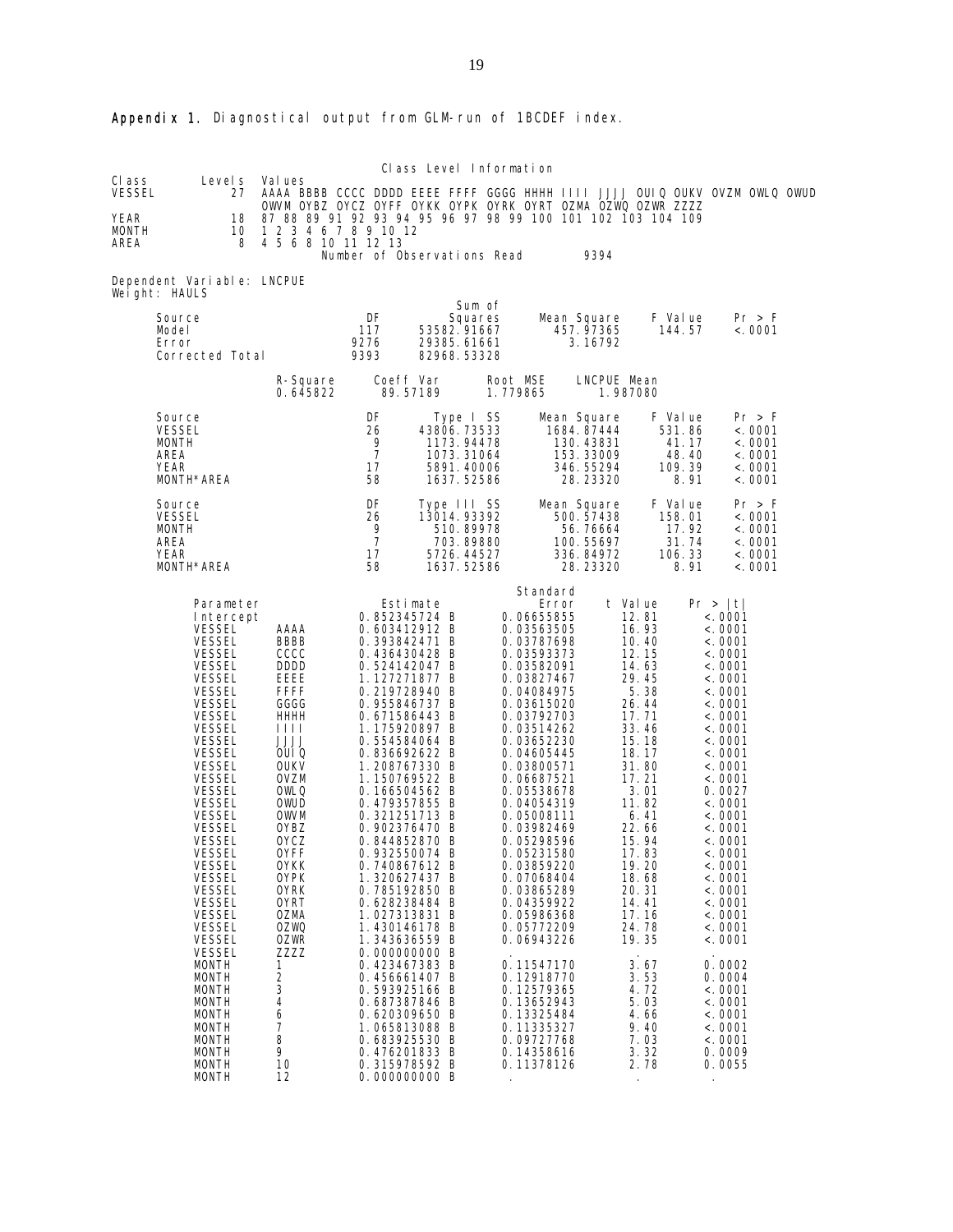| AREA<br>4<br>AREA<br>5<br>AREA<br>6<br>8<br>AREA<br>AREA<br>10<br>AREA<br>11<br>12<br>AREA<br>13<br>AREA                                                                                                         |                        | 0.151396472 B<br>0.702327734 B<br>0.019136440 B<br>0.182601545 B<br>0.030848622 B<br>0.160849370 B<br>0.209881738 B<br>0.000000000 B                                                                                                       | 0.06112524<br>0.09923610<br>0.07076304<br>0.06082480<br>0.06032379<br>0.06129784<br>0.08262717                                                                                                   |                                                                            | 2.48<br>7.08<br>0.27<br>3.00<br>0.51<br>2.62<br>2.54                         | 0.0133<br>< .0001<br>0.7868<br>0.0027<br>0.6091<br>0.0087<br>0.0111                                                                        |
|------------------------------------------------------------------------------------------------------------------------------------------------------------------------------------------------------------------|------------------------|--------------------------------------------------------------------------------------------------------------------------------------------------------------------------------------------------------------------------------------------|--------------------------------------------------------------------------------------------------------------------------------------------------------------------------------------------------|----------------------------------------------------------------------------|------------------------------------------------------------------------------|--------------------------------------------------------------------------------------------------------------------------------------------|
| YEAR<br>87<br>YEAR<br>88<br>YEAR<br>89<br>YEAR<br>91<br><b>YEAR</b><br>92<br>YEAR<br>93<br>YEAR<br>94<br><b>YEAR</b><br>95<br>YEAR<br>96<br>YEAR<br>97<br>YEAR<br>98<br>YEAR<br>99<br>YEAR<br>100<br>YEAR<br>101 |                        | 0.608916968 B<br>0.148269014 B<br>0.044516104 B<br>0.005083045 B<br>0.088587412 B<br>0.059950033 B<br>0.064452897 B<br>0.150377798 B<br>0.181962030 B<br>0.152838689 B<br>0.250646529 B<br>0.378533651 B<br>0.405524922 B<br>0.405041809 B | 0.04748652<br>0.02393676<br>0.02064425<br>0.01889551<br>0.01965741<br>0.01955851<br>0.01956862<br>0.02041436<br>0.02201736<br>0.02344569<br>0.02511393<br>0.02515835<br>0.02982994<br>0.02972540 | 12.82<br>15.05<br>13.59<br>13.63                                           | 6.19<br>2.16<br>0.27<br>4.51<br>3.07<br>3.29<br>7.37<br>8.26<br>6.52<br>9.98 | < 0001<br>< .0001<br>0.0311<br>0.7879<br>< .0001<br>0.0022<br>0.0010<br>< 0001<br>< 0001<br>< 0001<br>< 0001<br>< 0001<br>< 0001<br>< 0001 |
| YEAR<br>102<br>YEAR<br>103<br>YEAR<br>104<br>YEAR<br>109                                                                                                                                                         |                        | 0.546459304 B<br>0.631650094 B<br>1.144867311 B<br>0.000000000 B                                                                                                                                                                           | 0.02966762<br>0.03172510<br>0.03441011                                                                                                                                                           | 18.42<br>19.91<br>33.27                                                    |                                                                              | < 0001<br>< 0001<br>< 0001                                                                                                                 |
| MONTH*AREA 1 4<br>MONTH*AREA 1<br>MONTH*AREA 1<br>MONTH*AREA 1 10<br>MONTH*AREA 1<br>MONTH*AREA 1<br>MONTH*AREA 1 13                                                                                             | 6<br>8<br>11<br>12     | -0.240338569 B<br>-0.184179590 B<br>$-0.446666907$ B<br>$-0.404264709$ B<br>-0.526629758 B<br>-0.483480800 B<br>0.000000000 B                                                                                                              | 0.46114670<br>0.14494445<br>0.12164916<br>0.12001729<br>0.12395513<br>0.15873167                                                                                                                 | $-0.52$<br>-1.27<br>$-3.67$<br>$-3.37$<br>-4.25<br>$-3.05$                 |                                                                              | 0.6023<br>0.2039<br>0.0002<br>0.0008<br>< 0001<br>0.0023                                                                                   |
| MONTH*AREA 2 4<br>MONTH*AREA 2 6<br>MONTH*AREA 2 8<br>MONTH*AREA 2 10<br>MONTH*AREA 2 11<br>MONTH*AREA 2 12<br>MONTH*AREA 2                                                                                      | -13                    | -4.485512381 B<br>0.095131013 B<br>-0.483710596 B<br>-0.318851883 B<br>-0.437308901 B<br>-0.374161845 B<br>0.000000000 B                                                                                                                   | 1.78583389<br>0.17286525<br>0.13765833<br>0.13302715<br>0.13505648<br>0.15711543                                                                                                                 | $-2.51$<br>$-3.51$<br>-2.40<br>$-3.24$<br>$-2.38$                          | 0.55                                                                         | 0.0120<br>0.5821<br>0.0004<br>0.0166<br>0.0012<br>0.0173                                                                                   |
| MONTH*AREA 3 6<br>MONTH*AREA 3 8<br>MONTH*AREA 3 10<br>MONTH*AREA 3<br>MONTH*AREA 3<br>MONTH*AREA 3                                                                                                              | -11<br>-12<br>-13      | $-0.080045197$ B<br>-0.413207161 B<br>-0.401535817 B<br>-0.596199589 B<br>-0.421237887 B<br>0.000000000 B                                                                                                                                  | 0.15669767<br>0.12983953<br>0.12949928<br>0.13143103<br>0.15413216                                                                                                                               | $-0.51$<br>$-3.18$<br>$-3.10$<br>-4.54<br>$-2.73$                          |                                                                              | 0.6095<br>0.0015<br>0.0019<br>< 0001<br>0.0063                                                                                             |
| MONTH*AREA 4 4<br>MONTH*AREA 4 6<br>MONTH*AREA 4 8<br>MONTH*AREA 4<br>MONTH*AREA 4<br>MONTH*AREA 4<br>MONTH*AREA 4                                                                                               | 10<br>-11<br>-12<br>13 | -0.273654429 B<br>-0.281839127 B<br>$-0.684385384 B$<br>$-0.511567011$ B<br>$-0.612699706$ B<br>-0.395498922 B<br>0.000000000 B                                                                                                            | 0.23170649<br>0.14790885<br>0.13945357<br>0.14003727<br>0.14184557<br>0.16927444                                                                                                                 | -1.18<br>-1.91<br>-4.91<br>-3.65<br>$-4.32$<br>-2.34                       |                                                                              | 0.2376<br>0.0567<br>< 0001<br>0.0003<br>< 0001<br>0.0195                                                                                   |
| MONTH*AREA 6<br>MONTH*AREA 6 5<br>MONTH*AREA 6 6<br>MONTH*AREA 6 8<br>MONTH*AREA 6 10<br>MONTH*AREA 6 11<br>MONTH*AREA 6 12                                                                                      | $\overline{4}$         | -0.731449800 B<br>-1.541318255 B<br>$-0.438941714$ B<br>$-0.706187782$ B<br>-0.464969509 B<br>$-0.550442405$ B<br>-0.581040734 B                                                                                                           | 0.13861432<br>0.22333778<br>0.14152594<br>0.13613073<br>0.13576069<br>0.13710498<br>0.16716755                                                                                                   | $-5.28$<br>$-6.90$<br>$-3.10$<br>$-5.19$<br>$-3.42$<br>-4.01<br>$-3.48$    |                                                                              | < 0001<br>< 0001<br>0.0019<br>< .0001<br>0.0006<br>< .0001<br>0.0005                                                                       |
| MONTH*AREA 6 13<br>MONTH*AREA 7 4<br>MONTH*AREA 7 5<br>MONTH*AREA 7 6<br>MONTH*AREA 7 8<br>MONTH*AREA 7 10<br>MONTH*AREA 7 11<br>MONTH*AREA 7 12                                                                 |                        | 0.000000000 B<br>-1.102960061 B<br>-1.752685779 B<br>-0.701671389 B<br>-0.953625313 B<br>-0.879793564 B<br>-0.758069679 B<br>-0.570530804 B                                                                                                | 0.12047576<br>0.14773890<br>0.12458616<br>0.11810127<br>0.11789557<br>0.12046263<br>0.15849426                                                                                                   | $-9.16$<br>$-11.86$<br>$-5.63$<br>$-8.07$<br>$-7.46$<br>$-6.29$<br>$-3.60$ |                                                                              | < 0001<br>< 0001<br>< 0001<br>< .0001<br>< 0001<br>< .0001<br>0.0003                                                                       |
| MONTH*AREA 7 13<br>MONTH*AREA 8 4<br>MONTH*AREA 8 5<br>MONTH*AREA 8 6<br>MONTH*AREA 8 8<br>MONTH*AREA 8 10<br>MONTH*AREA 8 11<br>MONTH*AREA 8 12<br>MONTH*AREA 8 13                                              |                        | 0.000000000 B<br>-0.728625486 B<br>-1.484755766 B<br>$-0.564083105$ B<br>-0.778079448 B<br>-0.584729900 B<br>-0.536534613 B<br>-0.364672050 B<br>0.000000000 B                                                                             | 0.10444009<br>0.13280672<br>0.10968972<br>0.10411404<br>0.10426119<br>0.10492500<br>0.13281253                                                                                                   | -6.98<br>-11.18<br>-5.14<br>$-7.47$<br>$-5.61$<br>$-5.11$<br>$-2.75$       |                                                                              | < 0001<br>< 0001<br>< 0001<br>< 0001<br>< .0001<br>< 0001<br>0.0060                                                                        |
|                                                                                                                                                                                                                  |                        |                                                                                                                                                                                                                                            |                                                                                                                                                                                                  |                                                                            |                                                                              |                                                                                                                                            |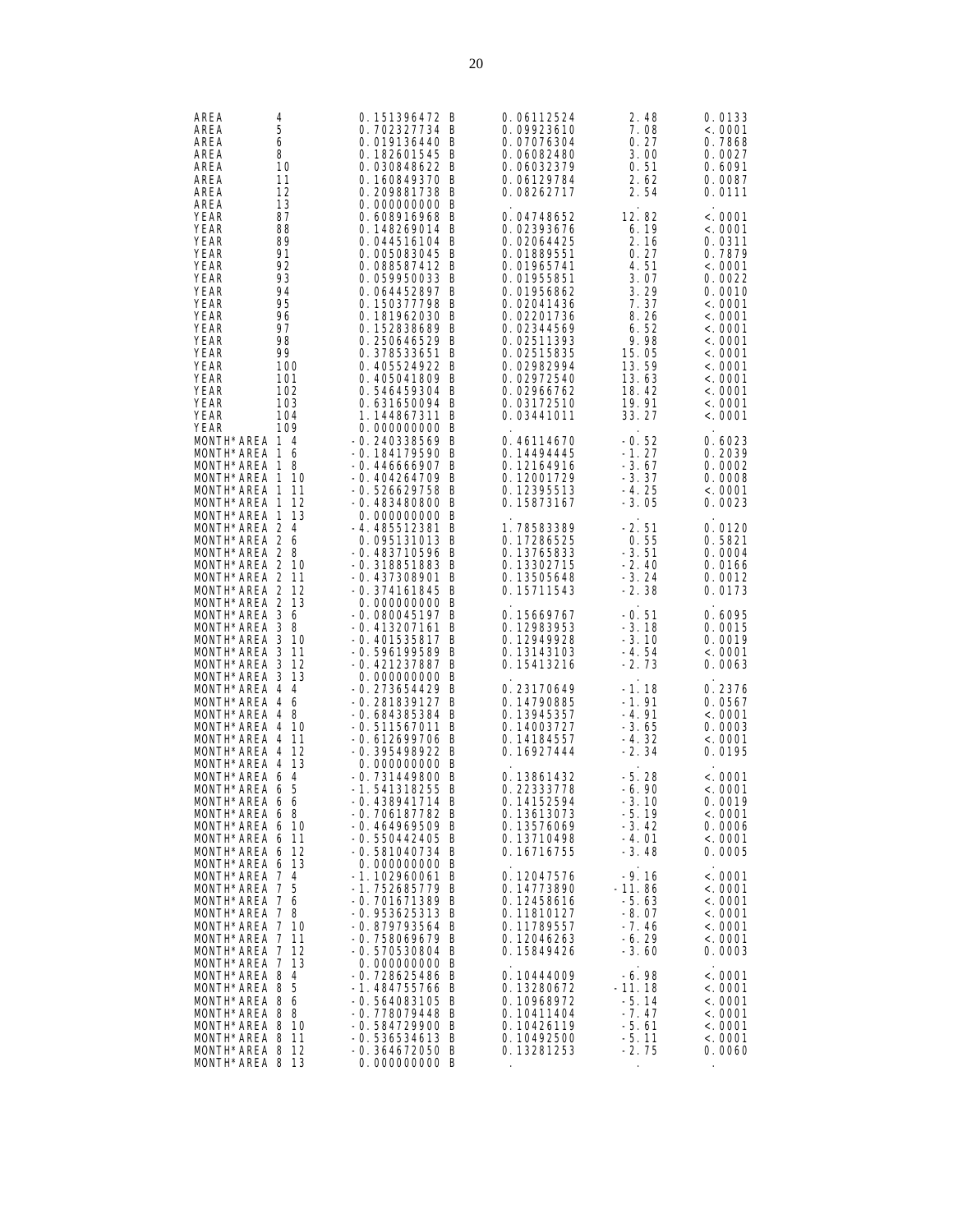| MONTH*AREA 9 4  |                        | -0.442941637<br>-B    | 0.14769380           | $-3.00$   | 0.0027    |
|-----------------|------------------------|-----------------------|----------------------|-----------|-----------|
| MONTH*AREA 9 5  |                        | -1.233863993 B        | 0.16845007           | $-7.32$   | < .0001   |
|                 |                        |                       |                      |           |           |
| MONTH*AREA      | 9<br>6                 | $-0.524761551$<br>B   | 0.15618192           | $-3.36$   | 0.0008    |
| MONTH*AREA 9    | 8                      | -0.669468898 B        | 0.14995842           | $-4.46$   | < .0001   |
| MONTH*AREA 9    | 10                     | $-0.522906937$<br>B   | 0.15094725           | $-3.46$   | 0.0005    |
| MONTH*AREA 9    | 11                     | $-0.378666673$<br>- B | 0.14829969           | $-2.55$   | 0.0107    |
| MONTH*AREA 9    | -12                    | -0.318949573 B        | 0.17199441           | $-1.85$   | 0.0637    |
| MONTH*AREA 9    | -13                    | 0.000000000 B         |                      |           |           |
| MONTH*AREA      | 10 <sub>4</sub>        | $-0.298450744 B$      | 0.11853582           | $-2.52$   | 0.0118    |
| MONTH*AREA      | 10 <sub>5</sub>        | -1.065550000<br>-B    | 0.14458433           | $-7.37$   | < .0001   |
| MONTH*AREA      | 10 <sub>6</sub>        | -0.255523363 B        | 0.13450561           | $-1.90$   | 0.0575    |
|                 |                        |                       |                      |           |           |
| MONTH*AREA      | 10 <sub>8</sub>        | -0.303334334 B        | 0.12310237           | $-2.46$   | 0.0138    |
| MONTH*AREA 10   | -10                    | -0.285556146 B        | 0.12537224           | $-2.28$   | 0.0228    |
| MONTH*AREA      | 10<br>11               | -0.308428515<br>- B   | 0.11933851           | $-2.58$   | 0.0098    |
| MONTH*AREA 10   | 12                     | $-0.241788532 B$      | 0.14560742           | $-1.66$   | 0.0968    |
| MONTH*AREA 10   | 13                     | 0.000000000 B         | $\ddot{\phantom{0}}$ |           |           |
| MONTH*AREA 12 4 |                        | 0.000000000 B         | $\cdot$              |           | $\bullet$ |
| MONTH*ARFA      | 12 <sub>5</sub>        | 0.000000000 B         | $\cdot$              |           |           |
| MONTH*AREA      | 126                    | 0.000000000 B         | $\cdot$              | $\bullet$ | $\bullet$ |
| MONTH*AREA      | 128                    | 0.000000000 B         | $\blacksquare$       |           | $\bullet$ |
| MONTH*AREA      | 12 <sub>1</sub><br>-10 | 0.000000000<br>B      | $\blacksquare$       |           |           |
| MONTH*AREA      | 12 <sup>1</sup><br>-11 | 0.000000000<br>-B     |                      |           |           |
| MONTH*AREA      | 12<br>12               | 0.000000000<br>B      |                      |           |           |
| MONTH*AREA      | 13<br>12               | 0.000000000<br>B      |                      |           |           |
|                 |                        |                       | $\cdot$              | $\bullet$ |           |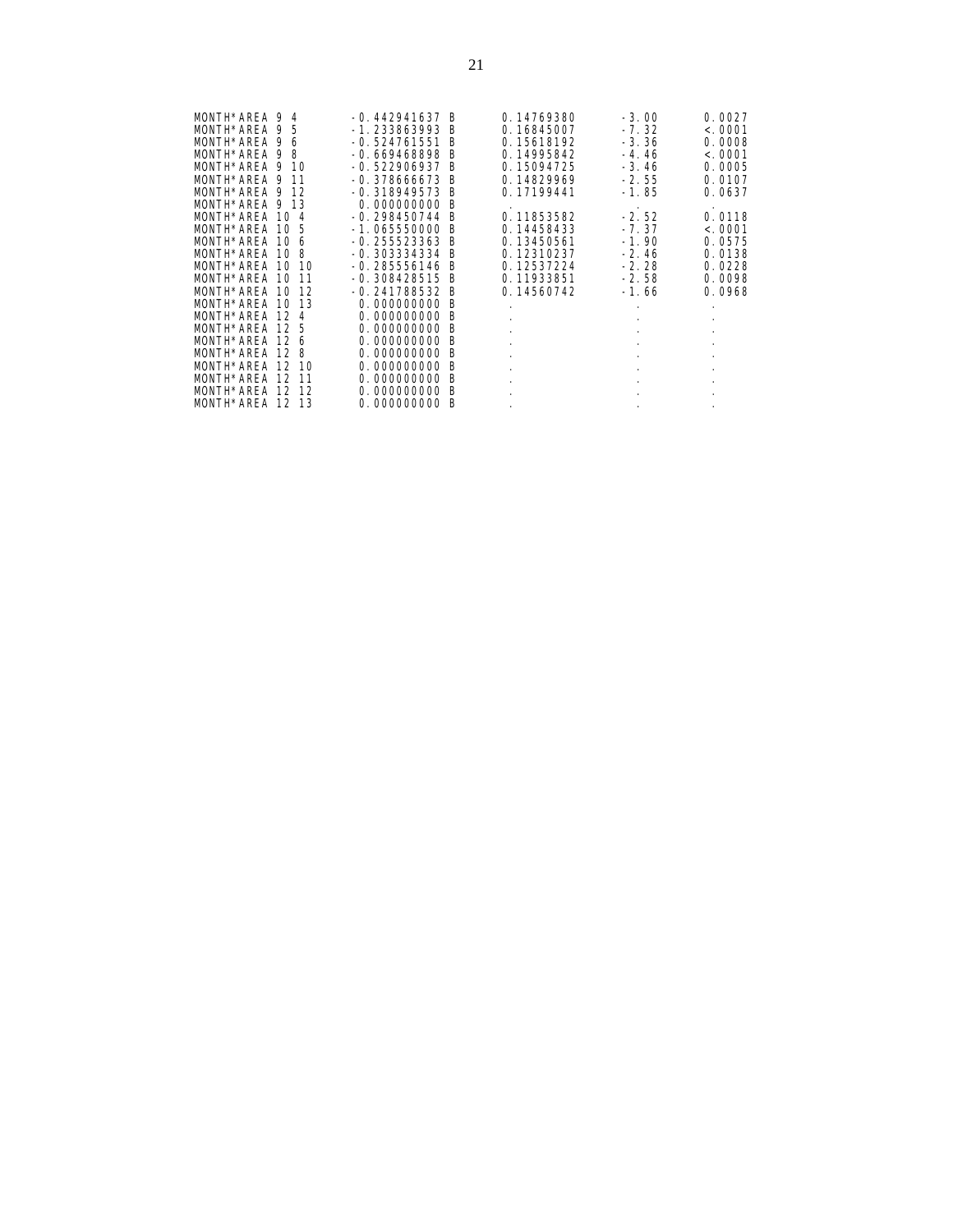Appendix 2. Diagnostical output from GLM-run of KGH index.

|                          |                            |                      |              |                                | The GLM Procedure          |                          |          |                                              |              |                   |                    |
|--------------------------|----------------------------|----------------------|--------------|--------------------------------|----------------------------|--------------------------|----------|----------------------------------------------|--------------|-------------------|--------------------|
|                          | CI ass                     | Level s              |              | Val ues                        | Class Level Information    |                          |          |                                              |              |                   |                    |
|                          | <b>VESS</b>                |                      | 2            | 32 33                          |                            |                          |          |                                              |              |                   |                    |
|                          | <b>YR</b><br>MО            |                      | 15<br>10     |                                | 1 2 4 6 7 8 9 10 11 12     |                          |          | 76 77 78 79 80 81 82 83 84 85 86 87 88 89 90 |              |                   |                    |
|                          | AREA                       |                      | 2            | 36                             |                            |                          |          |                                              |              |                   |                    |
|                          |                            |                      |              |                                | Number of observations     |                          | 1371     |                                              |              |                   |                    |
|                          |                            |                      |              |                                |                            |                          |          |                                              |              |                   |                    |
| Weight: WEIGHT           | Dependent Variable: LNCPUE |                      |              |                                |                            |                          |          |                                              |              |                   |                    |
| Source                   |                            |                      | DF           |                                | Sum of                     |                          |          |                                              |              | F Value           | Pr > F             |
| Model                    |                            |                      | 24           |                                | Squares<br>2959.662874     |                          |          | Mean Square<br>123.319286                    |              | 54.70             | < .0001            |
| Error                    | Corrected Total            |                      | 1346<br>1370 |                                | 3034.342633<br>5994.005506 |                          |          | 2.254341                                     |              |                   |                    |
|                          |                            |                      |              |                                |                            |                          |          |                                              |              |                   |                    |
|                          |                            | R-Square<br>0.493770 |              | Coeff Var<br>24.03387          |                            | Root MSE<br>1.501446     |          | LNCPUE Mean                                  | 6.247210     |                   |                    |
|                          |                            |                      |              |                                |                            |                          |          |                                              |              |                   |                    |
| Source<br><b>VESS</b>    |                            |                      | DF<br>1      |                                | Type I SS<br>265.265065    |                          |          | Mean Square<br>265.265065                    |              | F Value<br>117.67 | Pr > F<br>< 0001   |
| MО                       |                            |                      | 9            |                                | 2028.491712                |                          |          | 225.387968                                   |              | 99.98             | < 0001             |
| ΥR                       |                            |                      | 14           |                                | 665.906096                 |                          |          | 47.564721                                    |              | 21.10             | < .0001            |
| Source                   |                            |                      | DF           |                                | Type III SS                |                          |          | Mean Square                                  |              | F Value           | Pr > F             |
| <b>VESS</b><br><b>MO</b> |                            |                      | 1<br>9       |                                | 176. 702927<br>1741.943810 |                          |          | 176.702927<br>193.549312                     |              | 78.38<br>85.86    | < .0001<br>< .0001 |
| YR                       |                            |                      | 14           |                                | 665.906096                 |                          |          | 47.564721                                    |              | 21.10             | < .0001            |
|                          |                            |                      |              |                                |                            |                          | Standard |                                              |              |                   |                    |
|                          | Parameter                  |                      |              | Estimate                       |                            |                          | Error    | t Value                                      |              | Pr >  t           |                    |
|                          | Intercept<br><b>VESS</b>   | 32                   |              | 5.519584121 B<br>0.162995969 B |                            | 0.05972433<br>0.01841047 |          | 92.42                                        | 8.85         | <. 0001<br>< 0001 |                    |
|                          | <b>VESS</b>                | 33                   |              | 0.000000000 B                  |                            |                          |          |                                              |              |                   |                    |
|                          | МO<br><b>MO</b>            | 1<br>2               |              | 0.315289464 B<br>0.380992526 B |                            | 0.05377667<br>0.05721325 |          |                                              | 5.86<br>6.66 | < 0001<br>< 0001  |                    |
|                          | <b>MO</b>                  | 4                    |              | 0.707713228 B                  |                            | 0.04492019               |          | 15.75                                        |              | <.0001            |                    |
|                          | <b>MO</b><br><b>MO</b>     | 6<br>7               |              | 0.567510541 B<br>0.465709628 B |                            | 0.04043884<br>0.04266259 |          | 14.03<br>10.92                               |              | < 0001<br><.0001  |                    |
|                          | <b>MO</b>                  | 8                    |              | 0.354247454 B                  |                            | 0.04281827               |          |                                              | 8.27         | <.0001            |                    |
|                          | MО<br><b>MO</b>            | 9<br>10              |              | 0.150752249 B<br>0.023991093 B |                            | 0.04470863<br>0.04412360 |          |                                              | 3.37<br>0.54 | 0.0008<br>0.5867  |                    |
|                          | <b>MO</b>                  | 11                   |              | 0.097217900 B                  |                            | 0.04500646               |          |                                              | 2.16         | 0.0309            |                    |
|                          | <b>MO</b><br>YR            | 12<br>76             |              | 0.000000000 B<br>0.506924682 B |                            | 0.08804812               |          |                                              | 5.76         | < 0001            |                    |
|                          | YR                         | 77                   |              | 0.442223706 B                  |                            | 0.05909604               |          |                                              | 7.48         | < 0001            |                    |
|                          | YR<br>ΥR                   | 78<br>79             |              | 0.206741848 B<br>0.107151428 B |                            | 0.05869672<br>0.05734955 |          |                                              | 3.52<br>1.87 | 0.0004<br>0.0619  |                    |
|                          | YR                         | 80                   |              | 0.292689676 B                  |                            | 0.05909863               |          |                                              | 4.95         | < 0001            |                    |
|                          | YR<br>YR                   | 81<br>82             |              | 0.235455267 B<br>0.476527068 B |                            | 0.05533503<br>0.05941174 |          |                                              | 4.26<br>8.02 | < 0001<br><.0001  |                    |
|                          | YR                         | 83                   |              | 0.352758060 B                  |                            | 0.05834257               |          |                                              | 6.05         | < 0001            |                    |
|                          | <b>YR</b><br><b>YR</b>     | 84<br>85             |              | 0.291241348 B<br>0.359175071 B |                            | 0.05675027<br>0.05565256 |          |                                              | 5.13<br>6.45 | < 0001<br>< 0001  |                    |
|                          | YR                         | 86                   |              | 0.398675904 B                  |                            | 0.05561951               |          |                                              | 7.17         | < 0001            |                    |
|                          | ΥR                         | 87                   |              | 0.580394317 B                  |                            | 0.05754350               |          | 10.09                                        |              | < 0001            |                    |
|                          | ΥR<br>YR                   | 88<br>89             |              | 0.381897562 B<br>0.082618304 B |                            | 0.05674461<br>0.06351394 |          |                                              | 6.73<br>1.30 | < .0001<br>0.1936 |                    |
|                          | ΥR                         | 90                   |              | 0.000000000 B                  |                            |                          |          |                                              |              |                   |                    |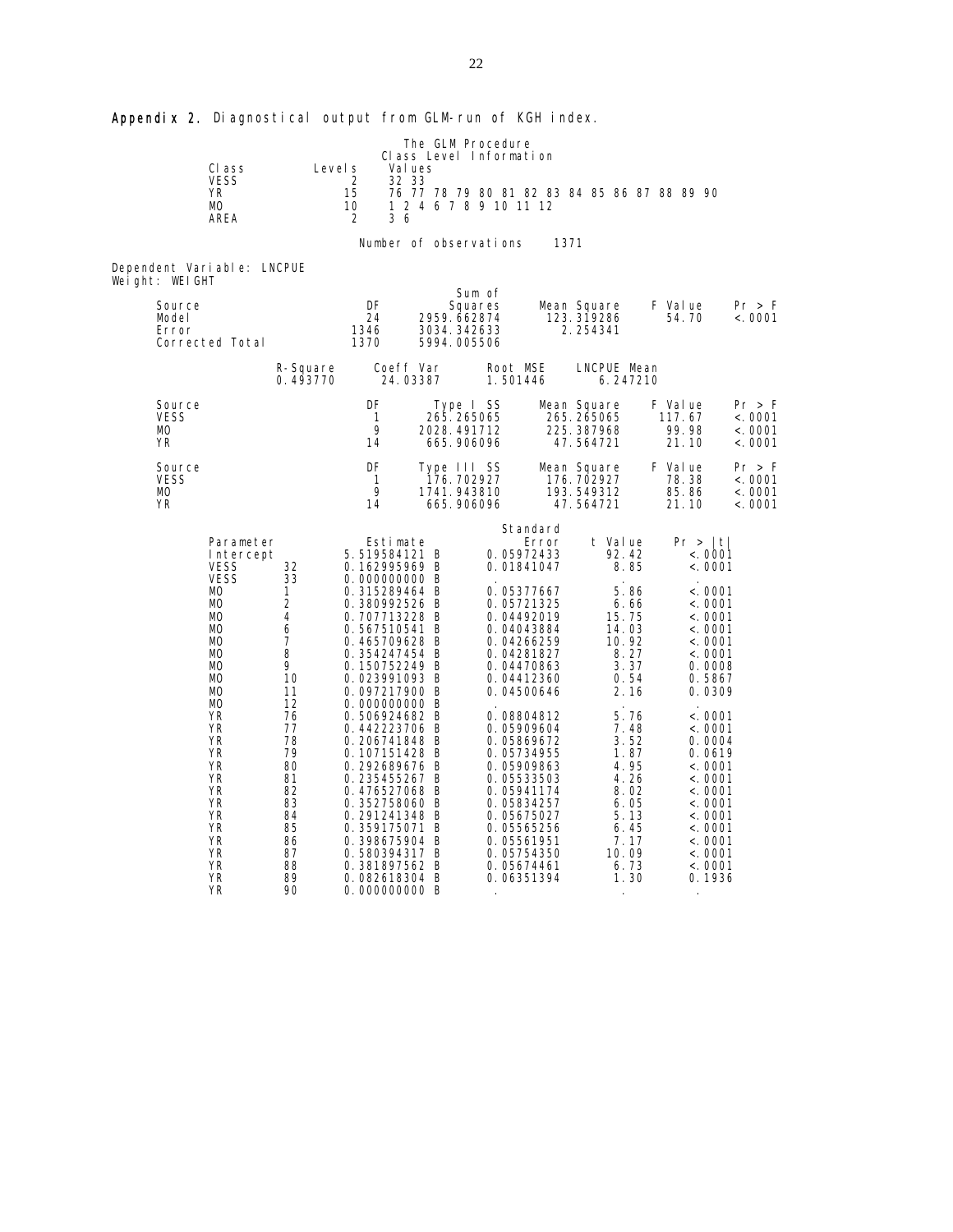|                                   |                                                                                                                                                                                                                                                                                                                                                                                |                                                                                                                                                                                                                                                                          |                                                                                                                                                                                                                                                                                                                                                                                                                                                                                                                                                                                                                                                                                                                                                          |          |                                                                | Class Level Information                                                                                                                                                                                                                                                                                                                                                                                                                                                                                                                                               |                                                      |                                                                                                                                                                                                                                                                                                                                               |                   |                         |                                                                                                                                                                                                                                                                                                                                                                                                      |                                         |  |
|-----------------------------------|--------------------------------------------------------------------------------------------------------------------------------------------------------------------------------------------------------------------------------------------------------------------------------------------------------------------------------------------------------------------------------|--------------------------------------------------------------------------------------------------------------------------------------------------------------------------------------------------------------------------------------------------------------------------|----------------------------------------------------------------------------------------------------------------------------------------------------------------------------------------------------------------------------------------------------------------------------------------------------------------------------------------------------------------------------------------------------------------------------------------------------------------------------------------------------------------------------------------------------------------------------------------------------------------------------------------------------------------------------------------------------------------------------------------------------------|----------|----------------------------------------------------------------|-----------------------------------------------------------------------------------------------------------------------------------------------------------------------------------------------------------------------------------------------------------------------------------------------------------------------------------------------------------------------------------------------------------------------------------------------------------------------------------------------------------------------------------------------------------------------|------------------------------------------------------|-----------------------------------------------------------------------------------------------------------------------------------------------------------------------------------------------------------------------------------------------------------------------------------------------------------------------------------------------|-------------------|-------------------------|------------------------------------------------------------------------------------------------------------------------------------------------------------------------------------------------------------------------------------------------------------------------------------------------------------------------------------------------------------------------------------------------------|-----------------------------------------|--|
| CI ass<br>Year<br>Month           | Level s<br>23<br>2                                                                                                                                                                                                                                                                                                                                                             | Val ues<br>7 13                                                                                                                                                                                                                                                          |                                                                                                                                                                                                                                                                                                                                                                                                                                                                                                                                                                                                                                                                                                                                                          |          |                                                                | 81 82 83 84 85 86 87 88 89 91 92 93 94 95 96 97 98 99 100 101 102 103 109                                                                                                                                                                                                                                                                                                                                                                                                                                                                                             |                                                      |                                                                                                                                                                                                                                                                                                                                               |                   |                         |                                                                                                                                                                                                                                                                                                                                                                                                      |                                         |  |
| Vessel                            | 15                                                                                                                                                                                                                                                                                                                                                                             |                                                                                                                                                                                                                                                                          |                                                                                                                                                                                                                                                                                                                                                                                                                                                                                                                                                                                                                                                                                                                                                          |          |                                                                | 1 70 72 73 75 77 79 111 222 444 555 666 777 888 999                                                                                                                                                                                                                                                                                                                                                                                                                                                                                                                   |                                                      |                                                                                                                                                                                                                                                                                                                                               |                   |                         |                                                                                                                                                                                                                                                                                                                                                                                                      |                                         |  |
|                                   |                                                                                                                                                                                                                                                                                                                                                                                |                                                                                                                                                                                                                                                                          | Number of Observations Read                                                                                                                                                                                                                                                                                                                                                                                                                                                                                                                                                                                                                                                                                                                              |          |                                                                |                                                                                                                                                                                                                                                                                                                                                                                                                                                                                                                                                                       | 615                                                  |                                                                                                                                                                                                                                                                                                                                               |                   |                         |                                                                                                                                                                                                                                                                                                                                                                                                      |                                         |  |
| Weight: WFACTOR                   | Dependent Variable: LNCPUE                                                                                                                                                                                                                                                                                                                                                     |                                                                                                                                                                                                                                                                          |                                                                                                                                                                                                                                                                                                                                                                                                                                                                                                                                                                                                                                                                                                                                                          |          |                                                                |                                                                                                                                                                                                                                                                                                                                                                                                                                                                                                                                                                       |                                                      |                                                                                                                                                                                                                                                                                                                                               |                   |                         |                                                                                                                                                                                                                                                                                                                                                                                                      |                                         |  |
| Source<br>Model<br>Error          | Corrected Total                                                                                                                                                                                                                                                                                                                                                                |                                                                                                                                                                                                                                                                          | DF<br>37<br>572<br>609                                                                                                                                                                                                                                                                                                                                                                                                                                                                                                                                                                                                                                                                                                                                   |          | Sum of<br>Squares<br>5253.000031<br>2035.120935<br>7288.120966 |                                                                                                                                                                                                                                                                                                                                                                                                                                                                                                                                                                       | Mean Square<br>141.972974<br>3.557904                |                                                                                                                                                                                                                                                                                                                                               | F Value           | 39.90                   |                                                                                                                                                                                                                                                                                                                                                                                                      | Pr > F<br>< .0001                       |  |
|                                   |                                                                                                                                                                                                                                                                                                                                                                                | R-Square<br>0.720762                                                                                                                                                                                                                                                     | Coeff Var                                                                                                                                                                                                                                                                                                                                                                                                                                                                                                                                                                                                                                                                                                                                                | 31.93887 |                                                                | Root MSE<br>1.886241                                                                                                                                                                                                                                                                                                                                                                                                                                                                                                                                                  | LNCPUE Mean                                          | 5.905784                                                                                                                                                                                                                                                                                                                                      |                   |                         |                                                                                                                                                                                                                                                                                                                                                                                                      |                                         |  |
| Source<br>Month<br>Vessel<br>Year |                                                                                                                                                                                                                                                                                                                                                                                |                                                                                                                                                                                                                                                                          | DF<br>$\mathbf{1}$<br>14<br>22                                                                                                                                                                                                                                                                                                                                                                                                                                                                                                                                                                                                                                                                                                                           |          | Type I SS<br>507.761964<br>3036.122984<br>1709.115083          |                                                                                                                                                                                                                                                                                                                                                                                                                                                                                                                                                                       | Mean Square<br>507.761964<br>216.865927<br>77.687049 |                                                                                                                                                                                                                                                                                                                                               | F Value<br>142.71 | 60.95<br>21.84          |                                                                                                                                                                                                                                                                                                                                                                                                      | Pr > F<br>< .0001<br>< .0001<br>< .0001 |  |
| Source<br>Month<br>Vessel<br>Year |                                                                                                                                                                                                                                                                                                                                                                                |                                                                                                                                                                                                                                                                          | DF<br>$\mathbf{1}$<br>14<br>22                                                                                                                                                                                                                                                                                                                                                                                                                                                                                                                                                                                                                                                                                                                           |          | Type III SS<br>192.229896<br>1754.385422<br>1709.115083        |                                                                                                                                                                                                                                                                                                                                                                                                                                                                                                                                                                       | Mean Square<br>192.229896<br>125.313244<br>77.687049 |                                                                                                                                                                                                                                                                                                                                               | F Value           | 54.03<br>35.22<br>21.84 |                                                                                                                                                                                                                                                                                                                                                                                                      | Pr > F<br>< .0001<br>< .0001<br>< .0001 |  |
|                                   | Parameter<br>Intercept<br>Month<br>Month<br>Vessel<br>Vessel<br>Vessel<br>Vessel<br>Vessel<br>Vessel<br>Vessel<br>Vessel<br>Vessel<br>Vessel<br>Vessel<br>Vessel<br>Vessel<br>Vessel<br>Vessel<br>Year<br>Year<br>Year<br>Year<br>Year<br>Year<br>Year<br>Year<br>Year<br>Year<br>Year<br>Year<br>Year<br>Year<br>Year<br>Year<br>Year<br>Year<br>Year<br>Year<br>Year<br>Year | $\overline{7}$<br>13<br>$\mathbf{1}$<br>70<br>72<br>73<br>75<br>77<br>79<br>111<br>222<br>444<br>555<br>666<br>777<br>888<br>999<br>81<br>82<br>83<br>84<br>85<br>86<br>87<br>88<br>89<br>91<br>92<br>93<br>94<br>95<br>96<br>97<br>98<br>99<br>100<br>101<br>102<br>103 | Estimate<br>5.578948385 B<br>0.200364381 B<br>0.000000000 B<br>$-0.460474772 B$<br>$-0.116076653$ B<br>0.899292815 B<br>0.800827434 B<br>0.319286207 B<br>0.208166111 B<br>1.034897431 B<br>$-0.242232579$ B<br>0.105097418 B<br>0.631637516 B<br>0.381585773 B<br>0.578662045 B<br>0.479747519 B<br>0.228408213 B<br>0.000000000 B<br>0.144830656 B<br>0.308133522 B<br>0.079133453 B<br>$-0.004587193 B$<br>$-0.137942579$ B<br>-0.122448128 B<br>0.323747396 B<br>0.202200864 B<br>$-0.102708357$ B<br>$-0.124612645 B$<br>0.012457653 B<br>$-0.049632380$ B<br>$-0.300232286$ B<br>$-0.197075379$ B<br>$-0.279237268$ B<br>$-0.543724161$ B<br>$-0.378661005$ B<br>0.135116354 B<br>0.248529424 B<br>0.390725055 B<br>0.592364862 B<br>0.939988682 B |          |                                                                | Standard<br>Error<br>0.04342391<br>0.02725883<br>0.10501521<br>0.08926579<br>0.11523854<br>0.13153618<br>0.21983562<br>0.20923725<br>0.25404799<br>0.05301378<br>0.04453738<br>0.03987095<br>0.03498444<br>0.04035344<br>0.05946994<br>0.03585486<br>0.06347900<br>0.07674681<br>0.05975543<br>0.08332428<br>0.12808637<br>0.07652909<br>0.05244991<br>0.05261636<br>0.04665403<br>0.04653926<br>0.04462878<br>0.04795890<br>0.04647019<br>0.06733910<br>0.05449502<br>0.15515750<br>0.09075171<br>0.07420120<br>0.09078934<br>0.08533368<br>0.06693563<br>0.18416047 | t Value                                              | 128.48<br>7.35<br>-4.38<br>-1.30<br>7.80<br>6.09<br>1.45<br>0.99<br>4.07<br>$-4.57$<br>2.36<br>15.84<br>10.91<br>14.34<br>8.07<br>6.37<br>2.28<br>4.01<br>1.32<br>$-0.06$<br>$-1.08$<br>$-1.60$<br>6.17<br>3.84<br>-2.20<br>$-2.68$<br>0.28<br>-1.03<br>-6.46<br>$-2.93$<br>-5.12<br>$-3.50$<br>-4.17<br>1.82<br>2.74<br>4.58<br>8.85<br>5.10 |                   | Pr >  t                 | < .0001<br>< 0001<br>< 0001<br>0.1940<br>< 0001<br>< .0001<br>0.1469<br>0.3202<br>< .0001<br>< .0001<br>0.0186<br>< .0001<br>< .0001<br>< 0001<br>< 0001<br>< 0001<br>0.0229<br>< .0001<br>0.1859<br>0.9561<br>0.2820<br>0.1101<br>< .0001<br>0.0001<br>0.0281<br>0.0076<br>0.7802<br>0.3012<br>< 0001<br>0.0036<br>< .0001<br>0.0005<br>< .0001<br>0.0691<br>0.0064<br>< 0001<br>< .0001<br>< .0001 |                                         |  |

# Appendix 3. Diagnostical output from GLM-run of the OA index.